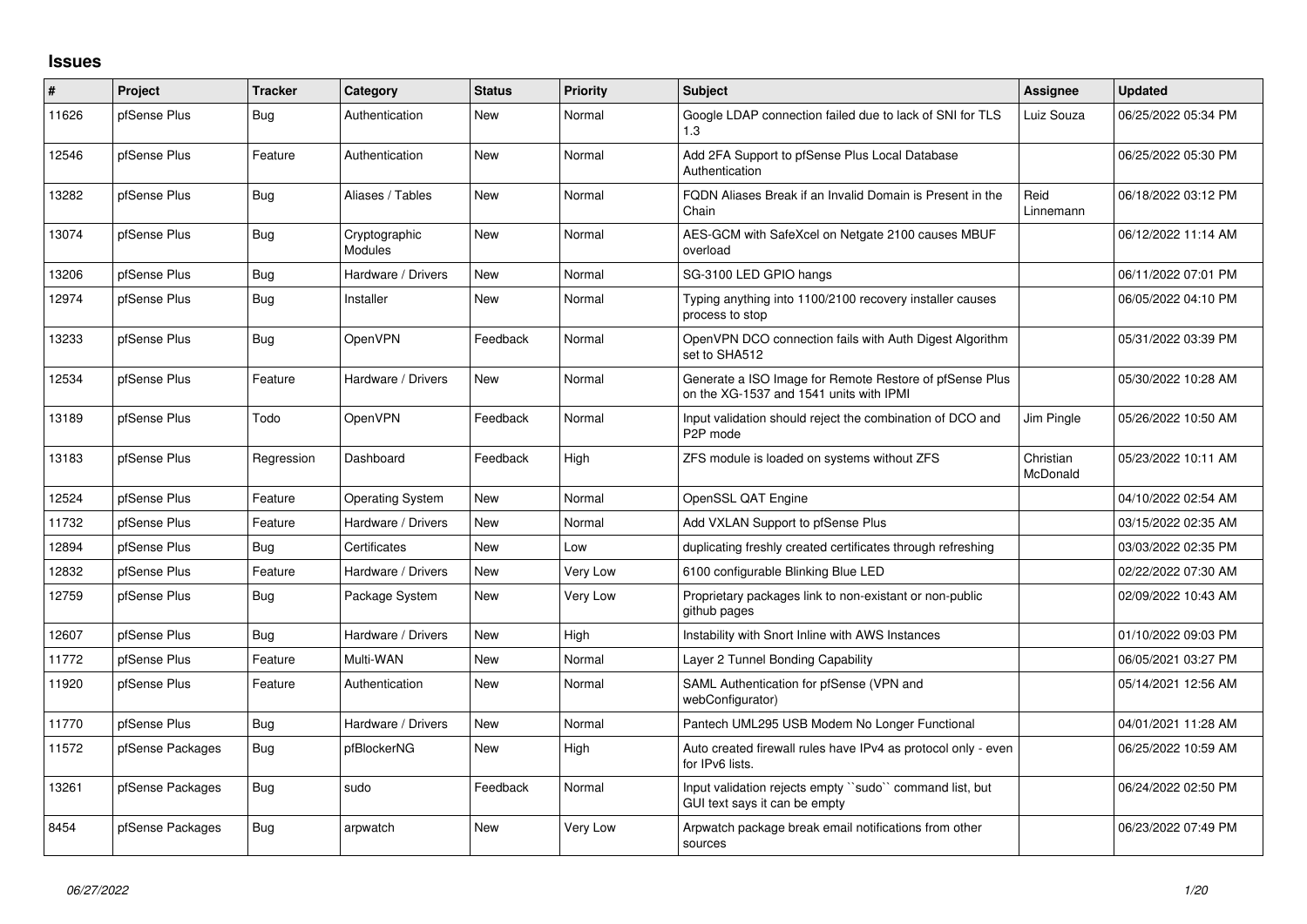| $\pmb{\#}$ | Project          | <b>Tracker</b> | Category                 | <b>Status</b>                 | <b>Priority</b> | <b>Subject</b>                                                                                               | Assignee            | <b>Updated</b>      |
|------------|------------------|----------------|--------------------------|-------------------------------|-----------------|--------------------------------------------------------------------------------------------------------------|---------------------|---------------------|
| 13292      | pfSense Packages | Feature        | <b>ACME</b>              | New                           | Normal          | Separator                                                                                                    |                     | 06/21/2022 12:06 PM |
| 12982      | pfSense Packages | <b>Bug</b>     | FreeRADIUS               | <b>New</b>                    | Normal          | FreeRadius RadReply table entries missing from pf                                                            |                     | 06/19/2022 05:38 PM |
| 13284      | pfSense Packages | Feature        | FreeRADIUS               | New                           | Normal          | Option to define "Issuer" in OPT configuration.                                                              | Jakob<br>Nordgarden | 06/19/2022 12:10 PM |
| 13154      | pfSense Packages | Bug            | pfBlockerNG              | Confirmed                     | Normal          | pfBlocker causing excessive CPU load                                                                         |                     | 06/14/2022 01:14 PM |
| 13180      | pfSense Packages | Bug            | pfBlockerNG              | New                           | High            | High CPU Utilization with pfb_filter <sup>[]</sup> since PfBlockerNG<br>update to devel 3.1.0 4              |                     | 06/14/2022 08:00 AM |
| 13156      | pfSense Packages | Regression     | pfBlockerNG              | <b>New</b>                    | Normal          | pfBlockerNG IP block stats do not work                                                                       |                     | 06/13/2022 08:16 PM |
| 13255      | pfSense Packages | Todo           | OpenVPN Client<br>Export | <b>New</b>                    | Normal          | Set PKCS#12 algorithm when exporting OpenVPN ZIP or<br>Windows bundles                                       | Jim Pingle          | 06/08/2022 10:37 AM |
| 10436      | pfSense Packages | Bug            | softflowd                | New                           | Normal          | softflowd no longer sends flow data after upgrade (v0.9.9_1<br>-> v1.0.0)                                    |                     | 06/07/2022 12:25 AM |
| 12963      | pfSense Packages | Feature        | Nmap                     | Feedback                      | Normal          | Run nmap scans in the background                                                                             | Jim Pingle          | 06/06/2022 06:55 PM |
| 13247      | pfSense Packages | Bug            | open-vm-tools            | New                           | Low             | Open-VM-Tools service actions do not work                                                                    |                     | 06/05/2022 07:09 PM |
| 13246      | pfSense Packages | Feature        | iperf                    | <b>New</b>                    | Normal          | iperf3 service controls do not work                                                                          |                     | 06/05/2022 06:51 PM |
| 10818      | pfSense Packages | Feature        | New Package<br>Request   | <b>New</b>                    | Normal          | <b>UDP Broadcast Relay</b>                                                                                   |                     | 05/31/2022 02:13 AM |
| 10242      | pfSense Packages | Feature        | New Package<br>Request   | New                           | Normal          | E2quardian Web filtering package                                                                             | Viktor Gurov        | 05/30/2022 10:40 AM |
| 12658      | pfSense Packages | Feature        | darkstat                 | <b>New</b>                    | Normal          | Adding prometheus metrics to darkstat                                                                        |                     | 05/27/2022 09:44 PM |
| 13214      | pfSense Packages | <b>Bug</b>     | node exporter            | <b>Pull Request</b><br>Review | Normal-package  | AttributeError: 'NoneType' object has no attribute 'text'                                                    | lan Grindley        | 05/25/2022 08:20 AM |
| 13209      | pfSense Packages | <b>Bug</b>     | pfBlockerNG              | <b>New</b>                    | Low             | Parsing Filter log by pfBlockerNG creates IP Block log with<br>Source/Destination mixed up or wrong Direcion | <b>Viktor Gurov</b> | 05/25/2022 03:50 AM |
| 13207      | pfSense Packages | Feature        | pfBlockerNG              | New                           | Normal          | The feed column on the Alerts page is confusing                                                              |                     | 05/24/2022 04:56 AM |
| 13202      | pfSense Packages | Bug            | pfBlockerNG              | New                           | Normal          | Missing Protocols on IP Feed Groups Advanced<br>Inbound/Outbound Firewall Rule settings                      |                     | 05/23/2022 08:58 AM |
| 13201      | pfSense Packages | Feature        | pfBlockerNG              | <b>New</b>                    | Normal          | Add FireHol Security IP Feeds                                                                                |                     | 05/23/2022 06:34 AM |
| 13200      | pfSense Packages | Feature        | pfBlockerNG              | <b>New</b>                    | Normal          | Custom DNS Servers for Alert settings                                                                        |                     | 05/23/2022 06:16 AM |
| 13196      | pfSense Packages | Feature        | pfBlockerNG              | New                           | Normal          | remove NoVirusThanks feed                                                                                    |                     | 05/23/2022 06:05 AM |
| 13198      | pfSense Packages | Feature        | pfBlockerNG              | <b>New</b>                    | Normal          | Dark Theme Styling issues - Alerts White bar                                                                 |                     | 05/23/2022 06:05 AM |
| 13199      | pfSense Packages | Feature        | pfBlockerNG              | New                           | Normal          | Feed groups should not have the first listing in the group bar                                               |                     | 05/23/2022 06:03 AM |
| 13197      | pfSense Packages | Feature        | pfBlockerNG              | New                           | Normal          | Put a Single donation link and a proper patreon lin in the<br>pfBlocker Support Banner / Widget              |                     | 05/23/2022 05:35 AM |
| 13195      | pfSense Packages | Feature        | pfBlockerNG              | New                           | Normal          | Dedicated website for Feed mangement - Community<br>Driven                                                   |                     | 05/23/2022 05:22 AM |
| 13194      | pfSense Packages | Bug            | pfBlockerNG              | New                           | Normal          | Remove dead Malc0de feed                                                                                     |                     | 05/23/2022 05:16 AM |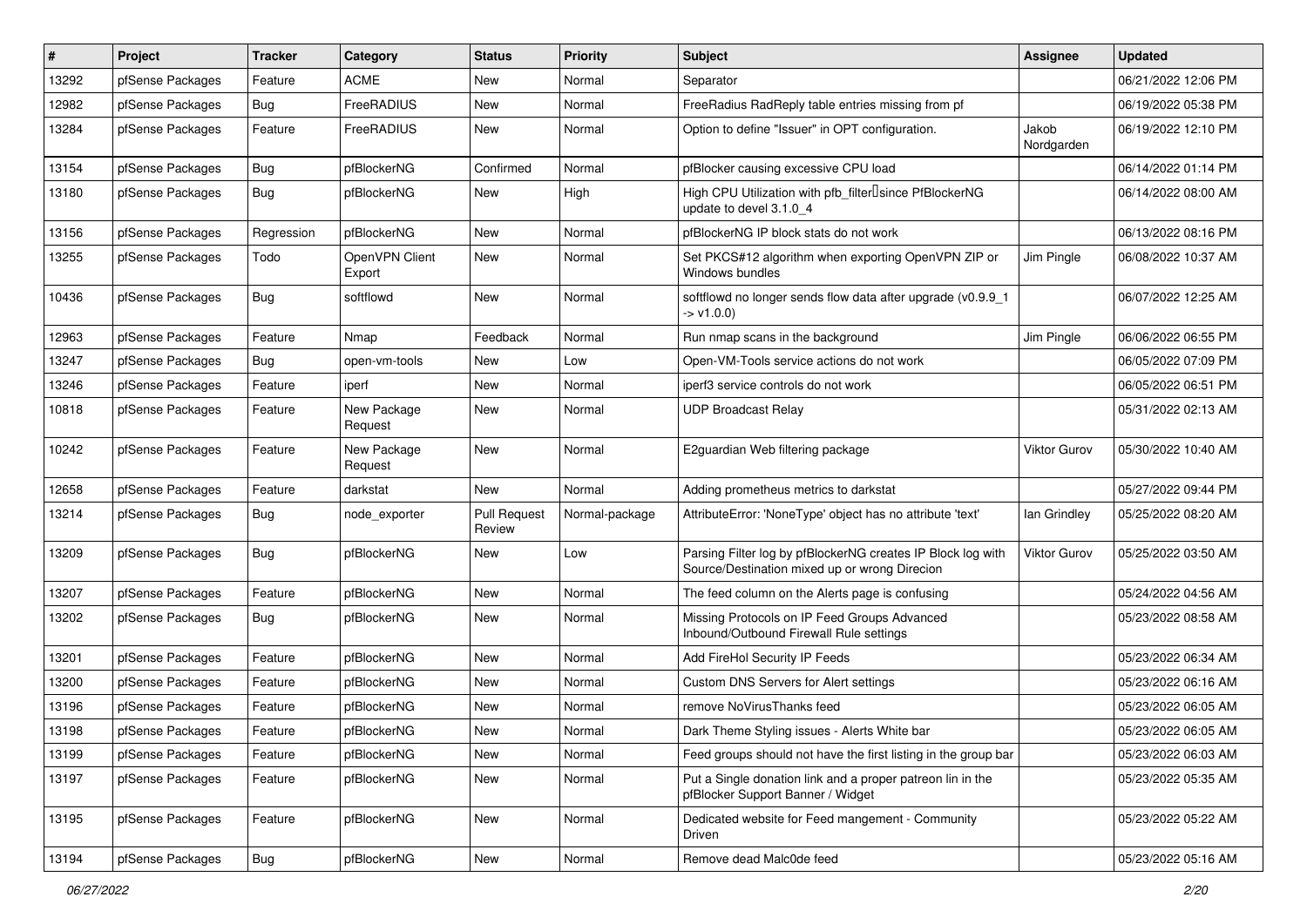| $\pmb{\#}$ | Project          | <b>Tracker</b> | Category          | <b>Status</b>                 | <b>Priority</b> | Subject                                                                                                                                 | <b>Assignee</b>       | <b>Updated</b>      |
|------------|------------------|----------------|-------------------|-------------------------------|-----------------|-----------------------------------------------------------------------------------------------------------------------------------------|-----------------------|---------------------|
| 13179      | pfSense Packages | Feature        | pfBlockerNG       | New                           | High            | Search based on CIDR                                                                                                                    |                       | 05/17/2022 09:45 AM |
| 13115      | pfSense Packages | Bug            | WireGuard         | Feedback                      | Normal          | WireGuard panic due to KBI changes in<br>'udp_tun_func_t()'"                                                                            | Christian<br>McDonald | 05/15/2022 10:47 AM |
| 13160      | pfSense Packages | Feature        | Status Monitoring | <b>Pull Request</b><br>Review | Normal          | Option to sort monitoring graph views                                                                                                   |                       | 05/13/2022 12:06 PM |
| 12354      | pfSense Packages | Todo           | haproxy           | Feedback                      | High            | Update haproxy-devel to mitigate CVE-2021-40346                                                                                         | <b>Viktor Gurov</b>   | 05/12/2022 08:50 AM |
| 13141      | pfSense Packages | <b>Bug</b>     | squidguard        | New                           | Normal          | wrong page squidguard block                                                                                                             |                       | 05/09/2022 05:33 PM |
| 13135      | pfSense Packages | Feature        | pfBlockerNG       | New                           | Normal          | Add dibdot DoH-IP-blocklists feeds                                                                                                      | Viktor Gurov          | 05/08/2022 01:50 AM |
| 13138      | pfSense Packages | Feature        | pfBlockerNG       | New                           | Normal          | DNS over HTTPS/TLS Blocking should be removed from<br>SafeSearch                                                                        |                       | 05/07/2022 02:52 AM |
| 13137      | pfSense Packages | Feature        | pfBlockerNG       | New                           | Normal          | ckuethe/doh-blocklist.txt add to DoH feeds                                                                                              |                       | 05/07/2022 02:39 AM |
| 13136      | pfSense Packages | Feature        | pfBlockerNG       | New                           | Normal          | Add crypt0rr DNS-over-HTTPS (DOH) provider list feeds                                                                                   |                       | 05/07/2022 02:27 AM |
| 13063      | pfSense Packages | Feature        | Cellular          | <b>Pull Request</b><br>Review | Normal          | Cellular package shall support more modems and NMEA<br>port                                                                             |                       | 05/06/2022 02:38 PM |
| 13053      | pfSense Packages | Bug            | <b>ACME</b>       | New                           | Normal          | LoopiaAPI error handling                                                                                                                |                       | 05/05/2022 10:58 AM |
| 13128      | pfSense Packages | <b>Bug</b>     | Zabbix            | New                           | Normal          | Zabbix Agent 6: HA Server Setup                                                                                                         |                       | 05/05/2022 01:55 AM |
| 13114      | pfSense Packages | <b>Bug</b>     | <b>BIND</b>       | Feedback                      | Normal          | BIND calls rndc in rc stop when named is not running                                                                                    | <b>Stuart Wyatt</b>   | 05/04/2022 12:41 PM |
| 13098      | pfSense Packages | <b>Bug</b>     | haproxy           | Feedback                      | Low             | HAProxy Virtual IP broken link under Frontend setup                                                                                     |                       | 04/27/2022 08:35 AM |
| 11693      | pfSense Packages | Bug            | <b>FRR</b>        | Feedback                      | Normal          | IPv6 static routing fails                                                                                                               | <b>Viktor Gurov</b>   | 04/26/2022 08:50 AM |
| 13095      | pfSense Packages | Bug            | Snort             | Feedback                      | Normal          | Snort VRT change in Shared Object Rules path name<br>results in failure to extract and update Snort Shared Object<br>Rules when enabled | <b>Bill Meeks</b>     | 04/25/2022 12:22 PM |
| 13096      | pfSense Packages | Feature        | Snort             | Feedback                      | Normal          | Improve robustness of Snort Rules Update Log size<br>limitation logic                                                                   | <b>Bill Meeks</b>     | 04/25/2022 12:22 PM |
| 9721       | pfSense Packages | Feature        | Squid             | Feedback                      | Normal          | add squidclient -h 127.0.0.1 mgr:info output to Diagnostics /<br>Squid and status.php                                                   | <b>Viktor Gurov</b>   | 04/22/2022 02:21 AM |
| 9982       | pfSense Packages | Feature        | Squid             | Feedback                      | Normal          | basic_Idap_auth TLS connection                                                                                                          | <b>Viktor Gurov</b>   | 04/22/2022 02:21 AM |
| 10450      | pfSense Packages | Bug            | Squid             | Feedback                      | Normal          | Squid reverse proxy switching peers                                                                                                     | Viktor Gurov          | 04/22/2022 02:21 AM |
| 10572      | pfSense Packages | Bug            | Squid             | Feedback                      | Normal          | STARTTLS option is ignored                                                                                                              | <b>Viktor Gurov</b>   | 04/22/2022 02:20 AM |
| 10779      | pfSense Packages | Feature        | haproxy           | Feedback                      | Normal          | HAProxy SSL/TLS Compatibility Mode                                                                                                      | <b>Viktor Gurov</b>   | 04/22/2022 02:20 AM |
| 10871      | pfSense Packages | Feature        | FreeRADIUS        | Feedback                      | Normal          | Extra time period counters for SQL backend                                                                                              | Viktor Gurov          | 04/22/2022 02:19 AM |
| 10908      | pfSense Packages | Feature        | FreeRADIUS        | Feedback                      | Normal          | FreeRADIUS server certificate not using full CA chain                                                                                   | Viktor Gurov          | 04/22/2022 02:19 AM |
| 12330      | pfSense Packages | <b>Bug</b>     | pfBlockerNG       | Feedback                      | Normal          | pfBlockerNG devel creating invalid NAT rules on boot                                                                                    |                       | 04/21/2022 12:40 PM |
| 12114      | pfSense Packages | Bug            | syslog-ng         | Feedback                      | Normal          | syslog-ng only binds to the last specified interface                                                                                    |                       | 04/21/2022 12:40 PM |
| 12073      | pfSense Packages | Bug            | NET-SNMP          | Feedback                      | Normal          | netsnmptrapd.conf syntax is wrong                                                                                                       |                       | 04/21/2022 12:40 PM |
| 11434      | pfSense Packages | Bug            | squidguard        | Feedback                      | Normal          | SquidGuard over 1.16.18_11                                                                                                              |                       | 04/21/2022 12:40 PM |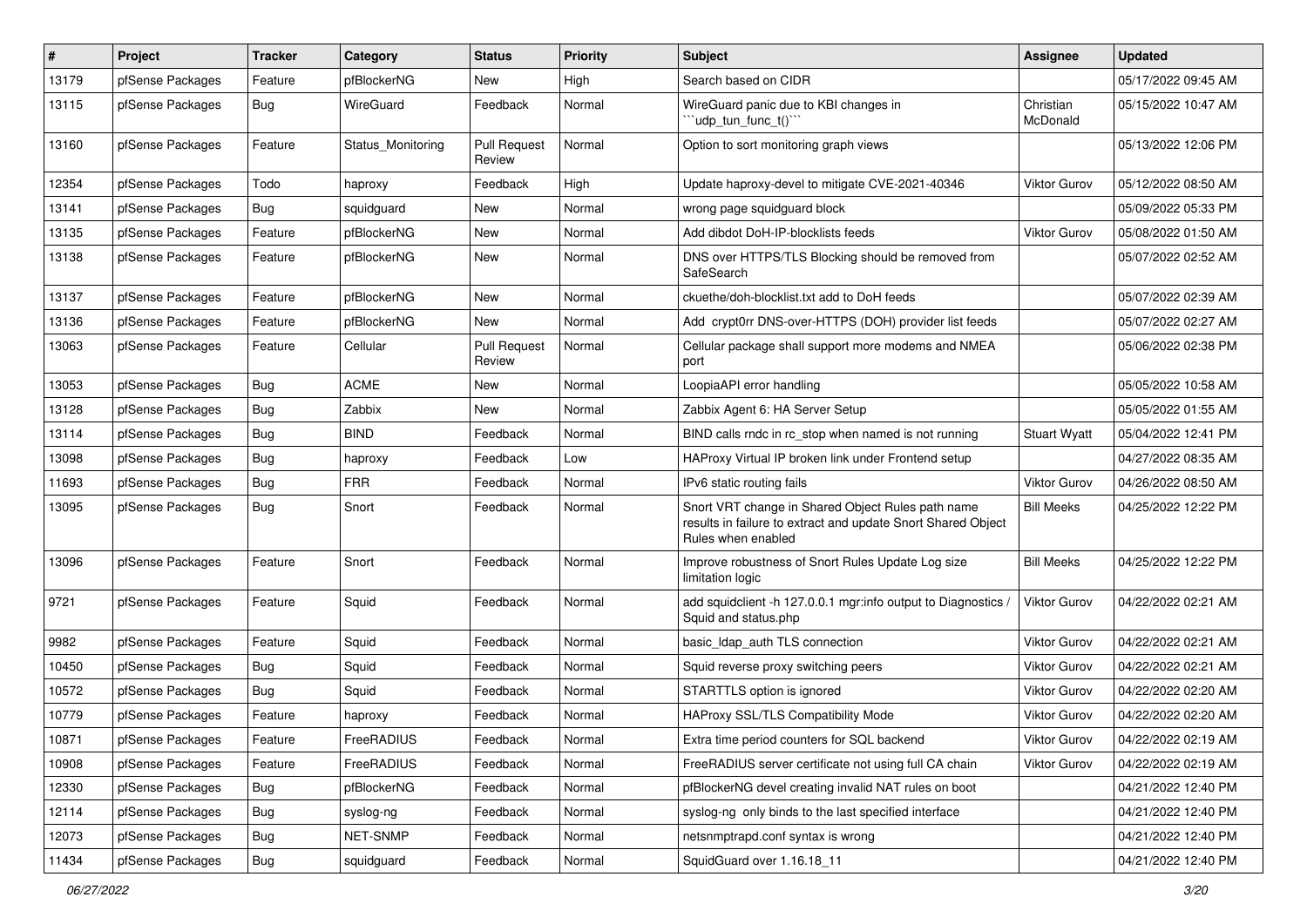| #     | Project          | Tracker    | Category           | <b>Status</b> | <b>Priority</b> | Subject                                                                                                     | Assignee              | <b>Updated</b>      |
|-------|------------------|------------|--------------------|---------------|-----------------|-------------------------------------------------------------------------------------------------------------|-----------------------|---------------------|
| 11185 | pfSense Packages | <b>Bug</b> | ntop               | Feedback      | Normal          | Redis service stopping before NtopNg                                                                        |                       | 04/21/2022 12:40 PM |
| 10936 | pfSense Packages | <b>Bug</b> | haproxy            | Feedback      | Normal          | both haproxy/haproxy-devel non-existent option<br>lb-agent-chk                                              |                       | 04/21/2022 12:40 PM |
| 10796 | pfSense Packages | Feature    | Cellular           | Feedback      | Normal          | Huawei ME909u-521 support                                                                                   |                       | 04/21/2022 12:40 PM |
| 10692 | pfSense Packages | <b>Bug</b> | PIMD               | Feedback      | Normal          | PIMD starts twice at boot                                                                                   |                       | 04/21/2022 12:40 PM |
| 10445 | pfSense Packages | Bug        | <b>BIND</b>        | Feedback      | Normal          | BIND crashed when added RPZ. rpz is not a master or<br>slave zone.                                          |                       | 04/21/2022 12:40 PM |
| 10393 | pfSense Packages | <b>Bug</b> | syslog-ng          | Feedback      | Normal          | Syslog-ng TLS support is broken                                                                             |                       | 04/21/2022 12:40 PM |
| 10330 | pfSense Packages | <b>Bug</b> | <b>BIND</b>        | Feedback      | Normal          | BIND zone configuration displays wrong DS resource record<br>with inline DNSSEC signing enabled             |                       | 04/21/2022 12:40 PM |
| 9916  | pfSense Packages | Feature    | <b>BIND</b>        | Feedback      | Normal          | Check allow-transfer in custom option when the zone is<br><b>Slave</b>                                      |                       | 04/21/2022 12:40 PM |
| 9762  | pfSense Packages | Feature    | Squid              | Feedback      | Normal          | Squid Reverse Proxy Change redir domain(s) to use regex                                                     |                       | 04/21/2022 12:40 PM |
| 7797  | pfSense Packages | <b>Bug</b> | Squid              | Feedback      | Normal          | Squid Reverse Proxy alternating between destinations                                                        |                       | 04/21/2022 12:40 PM |
| 7039  | pfSense Packages | Bug        | haproxy            | Feedback      | Normal          | HAProxy backend configuration does not handle<br>intermediate CAs properly                                  |                       | 04/21/2022 12:40 PM |
| 11970 | pfSense Packages | <b>Bug</b> | Coreboot           | <b>New</b>    | Normal          | Netgate Firmware Upgrade Doesn't Work on XG-2758                                                            |                       | 04/21/2022 12:39 PM |
| 11398 | pfSense Packages | Bug        | pfBlockerNG        | <b>New</b>    | Normal          | pfBlocker upgrade hangs forever                                                                             |                       | 04/21/2022 12:39 PM |
| 10909 | pfSense Packages | Feature    | <b>PIMD</b>        | New           | Normal          | #define MAXVIFS 32 to 64                                                                                    |                       | 04/21/2022 12:39 PM |
| 8264  | pfSense Packages | Bug        | FreeRADIUS         | New           | Normal          | Radiusd restart on WAN change results in freeradius not<br>running (and possible solution)                  |                       | 04/21/2022 12:39 PM |
| 10297 | pfSense Packages | Feature    | FreeRADIUS         | Assigned      | Normal          | IPv6 user attributes                                                                                        |                       | 04/21/2022 12:39 PM |
| 10502 | pfSense Packages | Bug        | lldpd              | In Progress   | Normal          | LLDP spamming errors on Netgate XG-7100                                                                     |                       | 04/21/2022 12:39 PM |
| 10426 | pfSense Packages | Bug        | Filer              | Feedback      | Normal          | Filer must validate that File name is unig                                                                  |                       | 04/20/2022 11:02 AM |
| 13073 | pfSense Packages | Bug        | Squid              | New           | Normal          | ClamAV - clamd dies with high CPU load and thus the<br>C-ICAP of squid-reverse proxy causes http:500 errors |                       | 04/19/2022 05:38 AM |
| 12338 | pfSense Packages | Bug        | <b>RRD Summary</b> | New           | Normal          | RRD Summary does not report data on 3100                                                                    |                       | 04/15/2022 02:54 PM |
| 12916 | pfSense Packages | <b>Bug</b> | pfBlockerNG        | <b>New</b>    | Normal          | pfBlockerNG-devel cron job does not trigger xmlrpc sync                                                     | <b>Viktor Gurov</b>   | 04/11/2022 12:55 PM |
| 13045 | pfSense Packages | <b>Bug</b> | WireGuard          | <b>New</b>    | Normal          | Firewall floating rules ignore WireGuard traffic                                                            |                       | 04/11/2022 09:40 AM |
| 13044 | pfSense Packages | Feature    | Mail report        | New           | Normal          | Customized reporting                                                                                        |                       | 04/11/2022 09:22 AM |
| 13043 | pfSense Packages | <b>Bug</b> | WireGuard          | New           | Normal          | OSPF over Wireguard interface doesn't populate neighbors<br>after reboot                                    |                       | 04/11/2022 09:22 AM |
| 13039 | pfSense Packages | Feature    | AWS VPC            | New           | Normal          | Handle transit gateway VPNs in the AWS VPN wizard                                                           |                       | 04/11/2022 07:31 AM |
| 12924 | pfSense Packages | Bug        | WireGuard          | New           | Normal          | DNS Resolver WireGuard ACL Inconsistency                                                                    | Christian<br>McDonald | 04/10/2022 10:36 AM |
| 9833  | pfSense Packages | Feature    | ACME               | New           | Normal          | ACME: add ability to use custom ACME server                                                                 |                       | 04/07/2022 11:31 AM |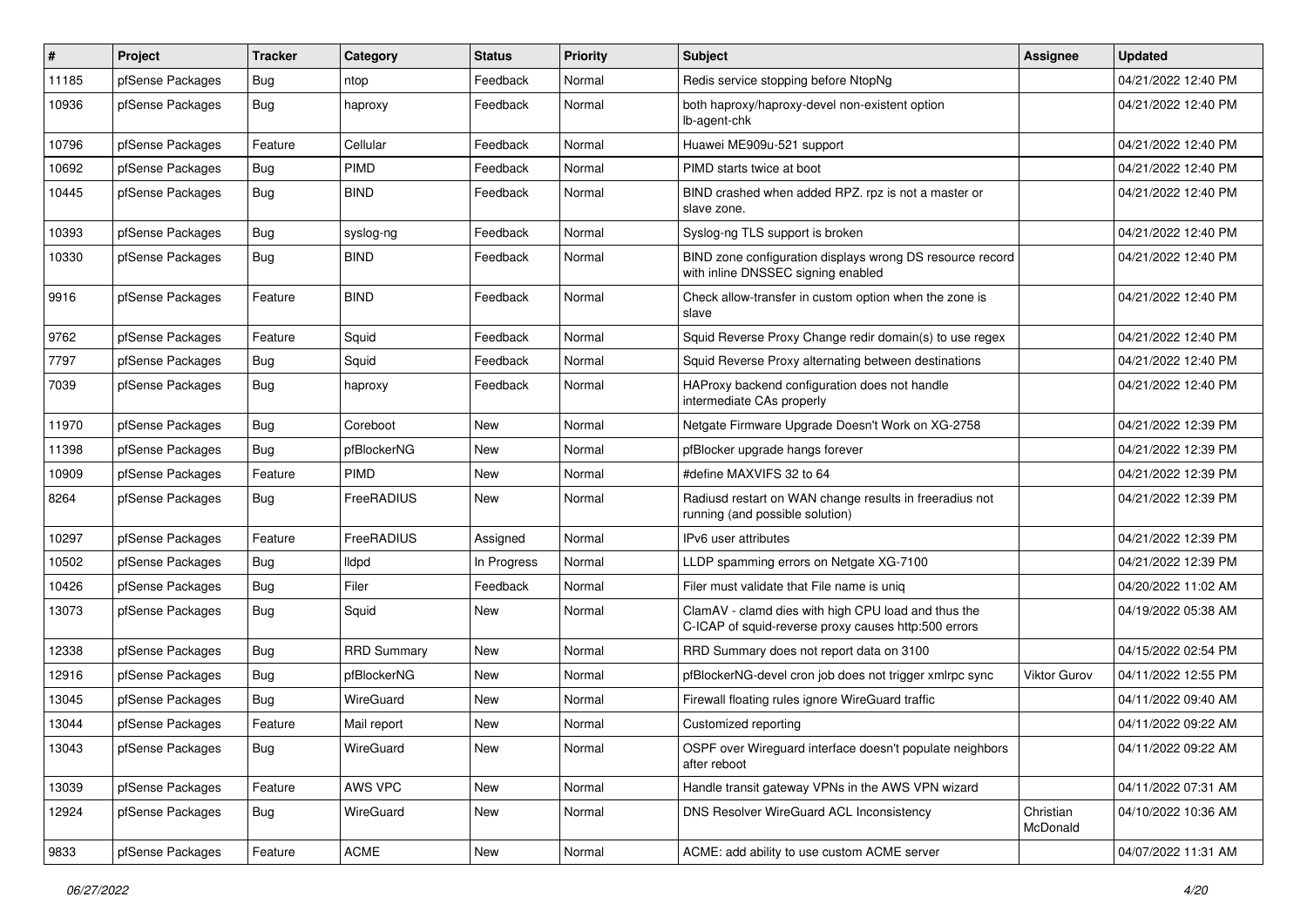| #     | Project          | Tracker    | Category    | <b>Status</b>                 | <b>Priority</b> | <b>Subject</b>                                                                                                                      | <b>Assignee</b>     | <b>Updated</b>      |
|-------|------------------|------------|-------------|-------------------------------|-----------------|-------------------------------------------------------------------------------------------------------------------------------------|---------------------|---------------------|
| 13022 | pfSense Packages | <b>Bug</b> | haproxy     | Feedback                      | Normal          | HAProxy - Sub Frontends ignore Client verification CA<br>certificates                                                               |                     | 04/06/2022 12:55 PM |
| 13034 | pfSense Packages | Bug        | Zabbix      | Feedback                      | Normal          | Zabbix6 Agent and Proxy fail to set the PSK from the web<br>GUI in its conf files                                                   | Viktor Gurov        | 04/06/2022 11:59 AM |
| 12956 | pfSense Packages | <b>Bug</b> | Suricata    | Confirmed                     | Normal          | suricata fails to use pcre in SID management (e.g.<br>dropsid.conf)                                                                 |                     | 04/05/2022 12:52 PM |
| 11343 | pfSense Packages | Bug        | <b>BIND</b> | Feedback                      | Low             | Invalid link to pfSense-pkg-bind changelog                                                                                          | <b>Viktor Gurov</b> | 04/05/2022 08:12 AM |
| 10900 | pfSense Packages | Bug        | Backup      | Feedback                      | Normal          | /packages/backup/backup.php?a=download&t=backup<br>HTTP 504, or Sends PHP Error Message as ASCII/Text file<br>Named pfsense.bak.tgz |                     | 04/05/2022 01:51 AM |
| 13018 | pfSense Packages | <b>Bug</b> | pfBlockerNG | <b>New</b>                    | Normal          | TLD and DNSBL Safesearch DOH conflict disables TLD<br>block when conflicting DOH FQDN is deselected or<br>whitelisted               |                     | 04/01/2022 05:59 PM |
| 13002 | pfSense Packages | Regression | <b>BIND</b> | Feedback                      | Normal          | BIND 9.16_13 could not find existing DNSSEC keys at<br>/cf/named/etc/namedb/keys due to directory change                            | <b>Viktor Gurov</b> | 03/31/2022 12:14 PM |
| 12882 | pfSense Packages | Feature    | pfBlockerNG | Feedback                      | Normal          | Add the option to specify CURLOPT_INTERFACE in<br>pfBlockerNG IPv4/IPv6 lists                                                       |                     | 03/24/2022 11:16 AM |
| 12706 | pfSense Packages | <b>Bug</b> | pfBlockerNG | Feedback                      | Normal          | pfBlockerNG and unbound does not work after switching<br>/var to RAM disk                                                           | <b>Viktor Gurov</b> | 03/24/2022 10:47 AM |
| 12979 | pfSense Packages | <b>Bug</b> | Snort       | <b>Pull Request</b><br>Review | High            | Snort Rules Update Process Using Deprecated FreeBSD<br>Subdirectory Name                                                            | <b>Bill Meeks</b>   | 03/24/2022 09:02 AM |
| 12951 | pfSense Packages | Bug        | <b>FRR</b>  | Feedback                      | Normal          | FRR cannot remove IPv6 routes                                                                                                       |                     | 03/22/2022 09:24 PM |
| 12965 | pfSense Packages | Bug        | <b>FRR</b>  | <b>Pull Request</b><br>Review | Normal          | FRR BFD peer configuration is handled incorrectly in some<br>cases                                                                  | <b>Viktor Gurov</b> | 03/22/2022 08:04 AM |
| 12932 | pfSense Packages | Feature    | pfBlockerNG | New                           | High            | pfblockerng per user whitelist                                                                                                      |                     | 03/11/2022 11:08 AM |
| 12623 | pfSense Packages | Bug        | <b>ACME</b> | New                           | Normal          | acme.sh package   DNS-ISPConfig settings                                                                                            | <b>Viktor Gurov</b> | 03/10/2022 03:42 PM |
| 12869 | pfSense Packages | Bug        | <b>BIND</b> | Feedback                      | Normal          | Bind DNS Package AAAA filtering Broken on new ZFS<br>Installs                                                                       | Viktor Gurov        | 03/09/2022 12:38 PM |
| 12907 | pfSense Packages | <b>Bug</b> | PIMD        | Feedback                      | Normal          | PIMD: Nonexistent interfaces should be hidden/disabled in<br>pimd.conf before bringing up the service                               |                     | 03/07/2022 03:51 PM |
| 12918 | pfSense Packages | Feature    | pfBlockerNG | New                           | Normal          | pfBlockerNG-devel changes from xmlrpc sync do not take<br>effect immediately                                                        |                     | 03/07/2022 02:29 PM |
| 12670 | pfSense Packages | Bug        | <b>ACME</b> | New                           | Normal          | ACME package writes credentials to system log                                                                                       | <b>Viktor Gurov</b> | 03/07/2022 10:58 AM |
| 12909 | pfSense Packages | Feature    | Suricata    | New                           | Normal          | Convert Suricata GeoIP Lookup feature on ALERTS tab to<br>use local GeoIP2 database                                                 | Viktor Gurov        | 03/07/2022 08:28 AM |
| 11827 | pfSense Packages | Feature    | ACME        | New                           | Normal          | Please include acme deploy folder/scripts                                                                                           |                     | 03/06/2022 04:31 AM |
| 11530 | pfSense Packages | Bug        | ntop        | Feedback                      | Low             | ntopng 4.2 needs to be updated to 4.3, Bug when accessing<br>a host for details                                                     |                     | 03/05/2022 08:35 PM |
| 12899 | pfSense Packages | <b>Bug</b> | Suricata    | New                           | Normal          | Suricata doesn't honor Pass List                                                                                                    |                     | 03/04/2022 01:22 PM |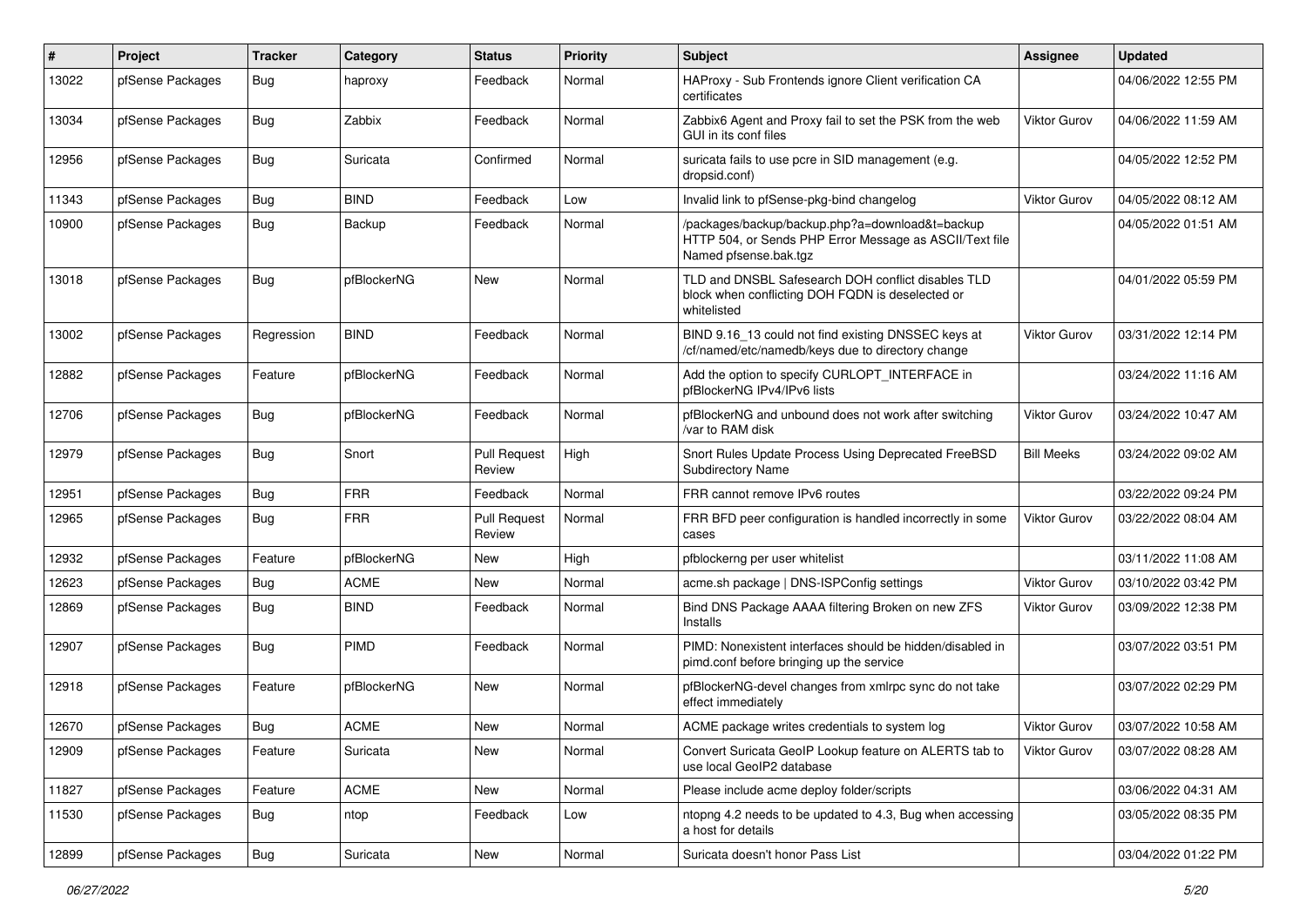| $\pmb{\#}$ | Project          | <b>Tracker</b> | Category                 | <b>Status</b> | <b>Priority</b> | Subject                                                                                                                                                                 | <b>Assignee</b>       | <b>Updated</b>      |
|------------|------------------|----------------|--------------------------|---------------|-----------------|-------------------------------------------------------------------------------------------------------------------------------------------------------------------------|-----------------------|---------------------|
| 12865      | pfSense Packages | Todo           | <b>RRD Summary</b>       | Feedback      | Normal          | RRD Summary improvements                                                                                                                                                | <b>Viktor Gurov</b>   | 03/04/2022 12:20 PM |
| 11879      | pfSense Packages | Feature        | <b>ACME</b>              | Feedback      | Normal          | Add support for SSL.com ACME server                                                                                                                                     | Jim Pingle            | 03/02/2022 02:03 PM |
| 12889      | pfSense Packages | Feature        | <b>FRR</b>               | New           | Normal          | FRR GUI add set ipv6 next-hop global                                                                                                                                    |                       | 03/02/2022 06:10 AM |
| 12742      | pfSense Packages | Bug            | FreeRADIUS               | Feedback      | Normal          | freeRADIUS virtual-server-default: modules dailycounter,<br>monthlycounter, noresetcounter, expire on login in<br>authorize section prevent virtual server from loading |                       | 03/01/2022 12:45 PM |
| 12860      | pfSense Packages | Feature        | New Package<br>Request   | <b>New</b>    | Normal          | add mmc-utils package to all images                                                                                                                                     |                       | 02/24/2022 07:18 AM |
| 12859      | pfSense Packages | Feature        | Zabbix                   | <b>New</b>    | Normal          | Add Zabbix 6.0 LTS (agent and proxy) packages                                                                                                                           |                       | 02/23/2022 07:11 AM |
| 12845      | pfSense Packages | Bug            | softflowd                | New           | Normal          | softflowd wrong vlan tag                                                                                                                                                |                       | 02/21/2022 10:40 AM |
| 12822      | pfSense Packages | Bug            | pfBlockerNG              | New           | Normal          | IPv4 Source ASN format not working                                                                                                                                      |                       | 02/18/2022 10:47 AM |
| 12475      | pfSense Packages | <b>Bug</b>     | OpenVPN Client<br>Export | Feedback      | Normal          | OpenVPN Client Export does not show certificate without<br>private key                                                                                                  | Jim Pingle            | 02/17/2022 08:24 AM |
| 12812      | pfSense Packages | Feature        | arpwatch                 | <b>New</b>    | Normal          | Would it be helpful if the FreeBSD net-mgmt/arpwatch port<br>had an option to use mail/dma for mail delivery?                                                           |                       | 02/16/2022 06:09 PM |
| 12806      | pfSense Packages | Todo           | node exporter            | <b>New</b>    | Normal          | Update node exporter to 1.3.1                                                                                                                                           |                       | 02/15/2022 05:26 PM |
| 12683      | pfSense Packages | Bug            | Snort                    | Feedback      | Normal          | snort get vpns list() does not include OpenVPN CSO                                                                                                                      | <b>Viktor Gurov</b>   | 02/15/2022 10:47 AM |
| 11931      | pfSense Packages | Feature        | <b>ACME</b>              | New           | Normal          | Add support for validating a domain's ownership via Google<br><b>Cloud Cloud DNS</b>                                                                                    |                       | 02/15/2022 03:18 AM |
| 9200       | pfSense Packages | Todo           | <b>ACME</b>              | New           | Normal          | Add DNS support for Google domain to Acme manager                                                                                                                       | Jim Pingle            | 02/15/2022 03:16 AM |
| 12789      | pfSense Packages | Feature        | <b>ACME</b>              | <b>New</b>    | Very Low        | Show expiration date of certificates in the ACME package<br>list                                                                                                        |                       | 02/14/2022 09:20 AM |
| 11836      | pfSense Packages | Bug            | <b>FRR</b>               | Assigned      | Normal          | FRR ACCEPTFILTER unstable                                                                                                                                               | <b>Viktor Gurov</b>   | 02/14/2022 07:20 AM |
| 11036      | pfSense Packages | Bug            | haproxy                  | New           | Normal          | <b>HAproxy ACL</b>                                                                                                                                                      |                       | 02/11/2022 11:27 AM |
| 12329      | pfSense Packages | Feature        | Avahi                    | New           | Normal          | Add optional floating firewall rules for IPv4 and IPv6                                                                                                                  |                       | 02/09/2022 04:43 PM |
| 12767      | pfSense Packages | Bug            | Avahi                    | New           | Normal          | `Package radavahi-daemon does does not exist in current<br>pfSense version and it has been removed" message on<br>pfSense 2.7 restore                                   |                       | 02/07/2022 11:28 AM |
| 12760      | pfSense Packages | Bug            | WireGuard                | <b>New</b>    | Normal          | Link-local addresses disallowed on Wireguard interfaces                                                                                                                 | Christian<br>McDonald | 02/07/2022 03:50 AM |
| 12751      | pfSense Packages | Bug            | <b>FRR</b>               | New           | Normal          | Improve FRR route restoration after gateway events                                                                                                                      |                       | 02/06/2022 11:07 PM |
| 12351      | pfSense Packages | Todo           | pfBlockerNG              | Feedback      | Normal          | Remove non-functional feeds                                                                                                                                             | <b>Viktor Gurov</b>   | 02/04/2022 02:29 PM |
| 12258      | pfSense Packages | Bug            | WireGuard                | Feedback      | Normal          | Copy key buttons only work in HTTPS mode                                                                                                                                |                       | 02/03/2022 04:57 AM |
| 10466      | pfSense Packages | Feature        | Suricata                 | New           | Low             | Add checkbox to Suricata blocked host view to resolve all<br>resolvable IP's automatically                                                                              |                       | 02/02/2022 06:04 PM |
| 12748      | pfSense Packages | Feature        | Suricata                 | New           | Normal          | Suricata blocked page timestamp breakout to it's own<br>sortable column                                                                                                 |                       | 02/01/2022 12:06 PM |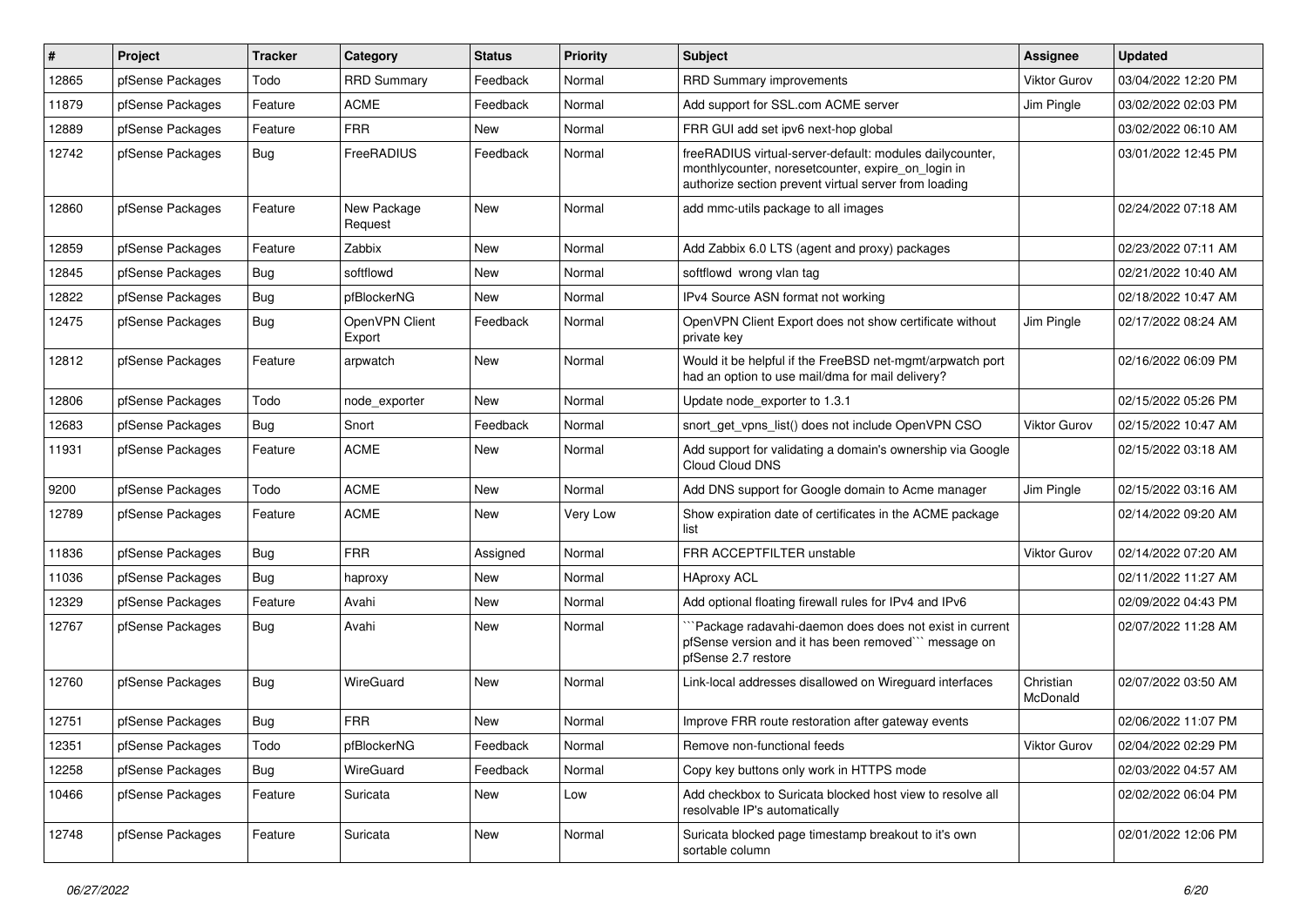| $\pmb{\#}$ | Project          | <b>Tracker</b> | Category               | <b>Status</b> | <b>Priority</b> | Subject                                                                                                   | Assignee              | <b>Updated</b>      |
|------------|------------------|----------------|------------------------|---------------|-----------------|-----------------------------------------------------------------------------------------------------------|-----------------------|---------------------|
| 12656      | pfSense Packages | Feature        | New Package<br>Request | New           | Normal          | <b>NextDNS</b>                                                                                            |                       | 01/31/2022 01:50 AM |
| 12736      | pfSense Packages | Feature        | pfBlockerNG            | New           | Low             | Allow custom cron intervals                                                                               |                       | 01/30/2022 08:55 PM |
| 12732      | pfSense Packages | Bug            | squidguard             | New           | High            | Squid https filtering squidguard acl target list - erratic<br>behaviour                                   |                       | 01/26/2022 09:11 AM |
| 9700       | pfSense Packages | Feature        | Squid                  | Feedback      | Normal          | Secure Squid HTTPS Proxy                                                                                  |                       | 01/25/2022 06:39 PM |
| 12717      | pfSense Packages | Todo           | Squid                  | New           | Normal          | Squid 5.x Branch                                                                                          |                       | 01/25/2022 06:24 PM |
| 12281      | pfSense Packages | Feature        | Nut                    | New           | Normal          | Add support for Telegram/Pushover notifications                                                           | <b>Viktor Gurov</b>   | 01/24/2022 07:25 AM |
| 12711      | pfSense Packages | Feature        | Telegraf               | New           | Normal          | Add InfluxDB V2 support                                                                                   |                       | 01/21/2022 02:54 AM |
| 9500       | pfSense Packages | Bug            | haproxy                | New           | Normal          | HAproxy does not delete non-applicable action config                                                      |                       | 01/18/2022 06:28 AM |
| 12260      | pfSense Packages | Bug            | ntop                   | <b>New</b>    | Normal          | Update popup and version missmatch?                                                                       |                       | 01/08/2022 05:53 AM |
| 12667      | pfSense Packages | Bug            | WireGuard              | New           | Normal          | Firewall Crashed After Upgrading Wireguard                                                                |                       | 01/07/2022 09:18 AM |
| 8516       | pfSense Packages | Bug            | FreeRADIUS             | <b>New</b>    | Normal          | FreeRADIUS requires settings re-saved after pfSense<br>upgrade                                            | Jim Pingle            | 12/31/2021 05:58 PM |
| 11130      | pfSense Packages | Feature        | <b>FRR</b>             | Feedback      | Normal          | FRR RIP support                                                                                           | Jim Pingle            | 12/31/2021 04:19 PM |
| 12423      | pfSense Packages | Bug            | pfBlockerNG            | Feedback      | Normal          | Dashboard shows "SQLite database missing, Force Reload<br>DNSBL to recover!"                              |                       | 12/31/2021 01:06 PM |
| 12655      | pfSense Packages | Bug            | Telegraf               | <b>New</b>    | Normal          | telegraf, wireguard plugin failing                                                                        |                       | 12/30/2021 05:51 PM |
| 12414      | pfSense Packages | Bug            | pfBlockerNG            | Feedback      | Normal          | DNSBL SafeSearch page displays input validation error if<br>DoH / DoT blocking is not enabled             |                       | 12/30/2021 02:49 PM |
| 12206      | pfSense Packages | Bug            | NET-SNMP               | Feedback      | Normal          | Certificate Manager page doesn't show Net-SNMP used<br>certificates                                       | Viktor Gurov          | 12/30/2021 09:40 AM |
| 12653      | pfSense Packages | Regression     | <b>FRR</b>             | Feedback      | Normal          | RIP related startup error                                                                                 | <b>Viktor Gurov</b>   | 12/30/2021 08:37 AM |
| 12643      | pfSense Packages | Regression     | Suricata               | Feedback      | Normal          | Rule categories are cleared after clicking the save button on<br>the Global Settings page                 |                       | 12/30/2021 03:44 AM |
| 6651       | pfSense Packages | Feature        | <b>FRR</b>             | Feedback      | Normal          | Loopback interfaces                                                                                       | Christian<br>McDonald | 12/25/2021 02:42 PM |
| 12264      | pfSense Packages | Bug            | Squid                  | Feedback      | Low             | Stray <table> line in squid monitor.php</table>                                                           | Viktor Gurov          | 12/23/2021 10:53 AM |
| 11098      | pfSense Packages | <b>Bug</b>     | Backup                 | Feedback      | Normal          | Backup Files and Directories plugin crashes firewall if /root<br>specified as backup location             | <b>Viktor Gurov</b>   | 12/23/2021 10:45 AM |
| 12513      | pfSense Packages | Feature        | WireGuard              | New           | Normal          | WireGuard Utilization Status (Beyond Active Connection)                                                   | Christian<br>McDonald | 12/22/2021 08:40 PM |
| 8827       | pfSense Packages | Bug            | squidguard             | New           | Normal          | Squidguard: ACL redirect modes 'redirect' and 'err page'<br>send unresolvable URLs to the client.         | <b>Viktor Gurov</b>   | 12/21/2021 05:49 AM |
| 11738      | pfSense Packages | Regression     | squidguard             | Feedback      | Normal          | SquidGuard 1.16.18 17 Not Filtering Blacklist<br>No-Transparent Mode                                      | <b>Viktor Gurov</b>   | 12/21/2021 05:48 AM |
| 12608      | pfSense Packages | <b>Bug</b>     | WireGuard              | New           | High            | WireGuard tunnels monitored by dpinger causing system to<br>stop routing completely in certain situations | Christian<br>McDonald | 12/16/2021 03:14 PM |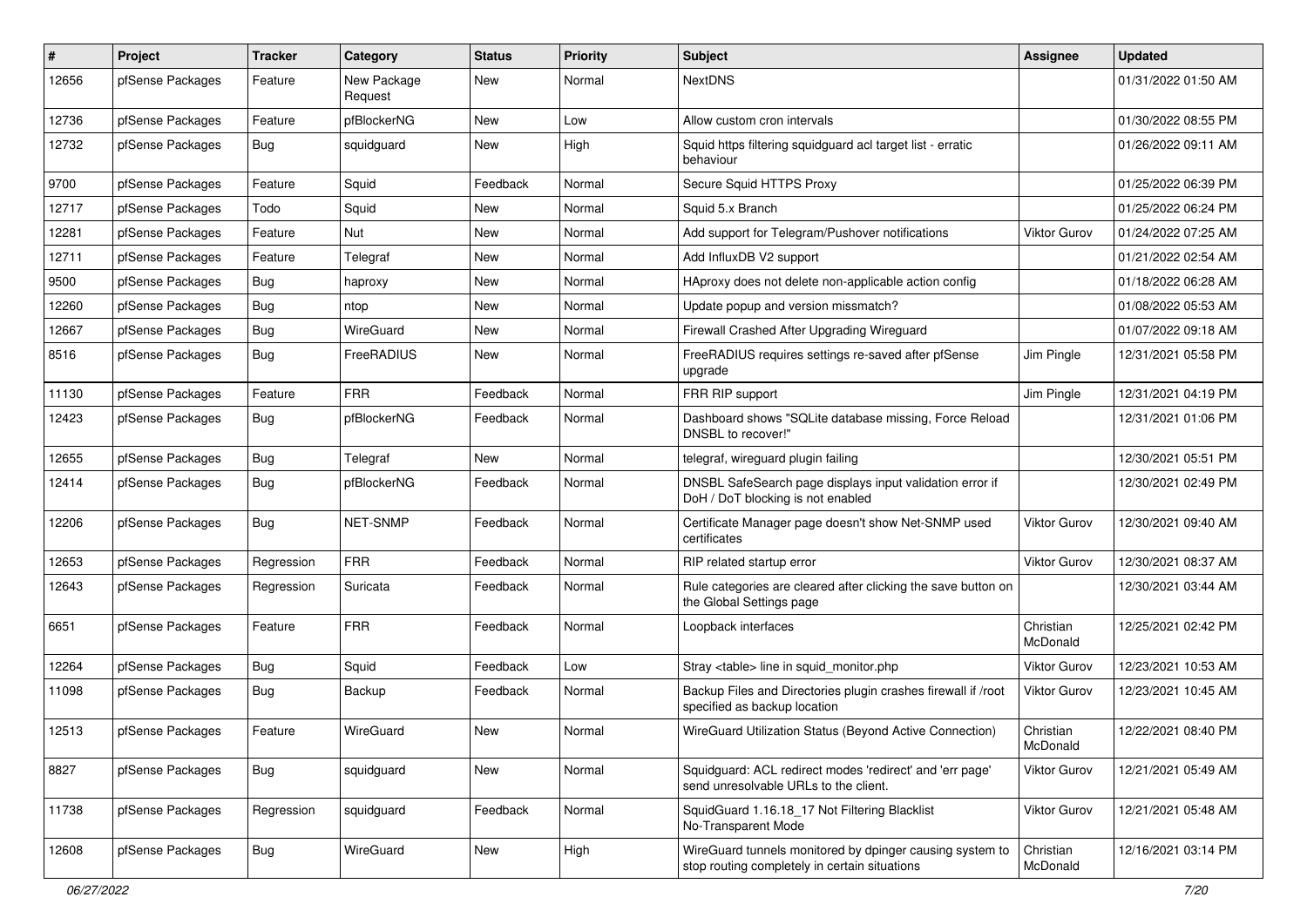| $\#$  | Project          | <b>Tracker</b> | Category                 | <b>Status</b>                 | <b>Priority</b> | <b>Subject</b>                                                                             | Assignee              | <b>Updated</b>      |
|-------|------------------|----------------|--------------------------|-------------------------------|-----------------|--------------------------------------------------------------------------------------------|-----------------------|---------------------|
| 11054 | pfSense Packages | <b>Bug</b>     | FreeRADIUS               | Assigned                      | Normal          | Check Client Certificate CN not working as described                                       | <b>Viktor Gurov</b>   | 12/14/2021 07:22 AM |
| 12573 | pfSense Packages | Feature        | New Package<br>Request   | <b>New</b>                    | Normal          | Dashboard widget with external connection map                                              | aleksei<br>prokofiev  | 12/07/2021 07:38 AM |
| 12506 | pfSense Packages | Bug            | Suricata                 | Feedback                      | Normal          | Only selected instance is restarted on suppress list change                                | <b>Viktor Gurov</b>   | 12/01/2021 04:43 AM |
| 11182 | pfSense Packages | <b>Bug</b>     | <b>NRPE</b>              | New                           | Normal          | NRPE in HA syncs the bind IP                                                               |                       | 12/01/2021 02:15 AM |
| 10462 | pfSense Packages | Feature        | <b>LCDProc</b>           | <b>Pull Request</b><br>Review | Normal          | <b>CPU Temp Screen</b>                                                                     |                       | 11/29/2021 08:28 AM |
| 11210 | pfSense Packages | Feature        | Suricata                 | Feedback                      | Normal          | 3rd party rulesets                                                                         | <b>Viktor Gurov</b>   | 11/24/2021 04:21 AM |
| 12538 | pfSense Packages | Bug            | PIMD                     | New                           | Normal          | PIMD sub-interface bug                                                                     |                       | 11/20/2021 09:44 PM |
| 12526 | pfSense Packages | Feature        | WireGuard                | New                           | Normal          | <b>WireGuard Widget</b>                                                                    | Christian<br>McDonald | 11/17/2021 07:15 AM |
| 12525 | pfSense Packages | Feature        | <b>WireGuard</b>         | <b>New</b>                    | Normal          | WireGuard Tunnel restore configuration                                                     | Christian<br>McDonald | 11/17/2021 07:15 AM |
| 12520 | pfSense Packages | Feature        | Squid                    | New                           | High            | [Squid] - Allow or Deny Mappings from IP/Host/GeoIP<br>sources                             |                       | 11/12/2021 02:13 PM |
| 11525 | pfSense Packages | <b>Bug</b>     | Suricata                 | New                           | Normal          | pfsense 2.5.0 release version for vlan issue to suricata                                   |                       | 11/11/2021 08:16 AM |
| 12507 | pfSense Packages | <b>Bug</b>     | softflowd                | <b>Pull Request</b><br>Review | Normal          | Add support for bi-directional flows in softflowd                                          |                       | 11/11/2021 03:53 AM |
| 12502 | pfSense Packages | Feature        | syslog-ng                | New                           | Normal          | Syslog-ng Configuration Library (scl) missing                                              |                       | 11/02/2021 06:06 PM |
| 12491 | pfSense Packages | Feature        | squidguard               | New                           | Normal          | squidguard: allow multiple regex                                                           |                       | 10/28/2021 03:30 PM |
| 11163 | pfSense Packages | Feature        | <b>ACME</b>              | Pull Request<br>Review        | Normal          | Preferred Chain option                                                                     |                       | 10/18/2021 09:10 AM |
| 12462 | pfSense Packages | Feature        | Telegraf                 | <b>Pull Request</b><br>Review | Normal-package  | Telegraf: Add "devfs" to ignore fs                                                         | Offstage Roller       | 10/18/2021 09:03 AM |
| 12465 | pfSense Packages | Feature        | haproxy                  | <b>New</b>                    | Normal          | Add forwardfor advanced usecases                                                           |                       | 10/16/2021 07:35 PM |
| 11592 | pfSense Packages | Bug            | node_exporter            | New                           | Normal          | Node exporter can not read system statistics                                               |                       | 10/15/2021 09:37 PM |
| 9798  | pfSense Packages | Feature        | pfBlockerNG              | New                           | Normal          | add ipv4 and ipv6 dnscrypt-resolvers feeds                                                 |                       | 10/14/2021 09:48 AM |
| 12444 | pfSense Packages | <b>Bug</b>     | ntop                     | New                           | Normal          | ntopng throws errors when viewing single host                                              |                       | 10/11/2021 12:39 PM |
| 12126 | pfSense Packages | <b>Bug</b>     | FreeRADIUS               | New                           | Normal          | freeradius3 0.15.7 31                                                                      |                       | 10/11/2021 08:21 AM |
| 12101 | pfSense Packages | <b>Bug</b>     | arpwatch                 | Assigned                      | Normal          | ArpWatch Suppression Mac for "flip-flop" not suppressing                                   | <b>Viktor Gurov</b>   | 10/09/2021 07:19 PM |
| 1620  | pfSense Packages | Bug            | Squid                    | <b>New</b>                    | Normal          | Can't use transparent proxy when using bridge.                                             |                       | 10/07/2021 04:19 AM |
| 12427 | pfSense Packages | Todo           | haproxy                  | New                           | Normal          | ha-proxy: action order in the GUI is not keeped in the<br>resulting ha-proxy configuration |                       | 10/06/2021 07:02 AM |
| 10739 | pfSense Packages | Feature        | haproxy                  | Feedback                      | Normal          | Update HAproxy-devel package to 2.2 and HAproxy to 2.0                                     | <b>Viktor Gurov</b>   | 10/03/2021 03:53 PM |
| 12188 | pfSense Packages | Bug            | OpenVPN Client<br>Export | New                           | Normal          | client export breaks multi remote configurations                                           |                       | 10/02/2021 05:58 PM |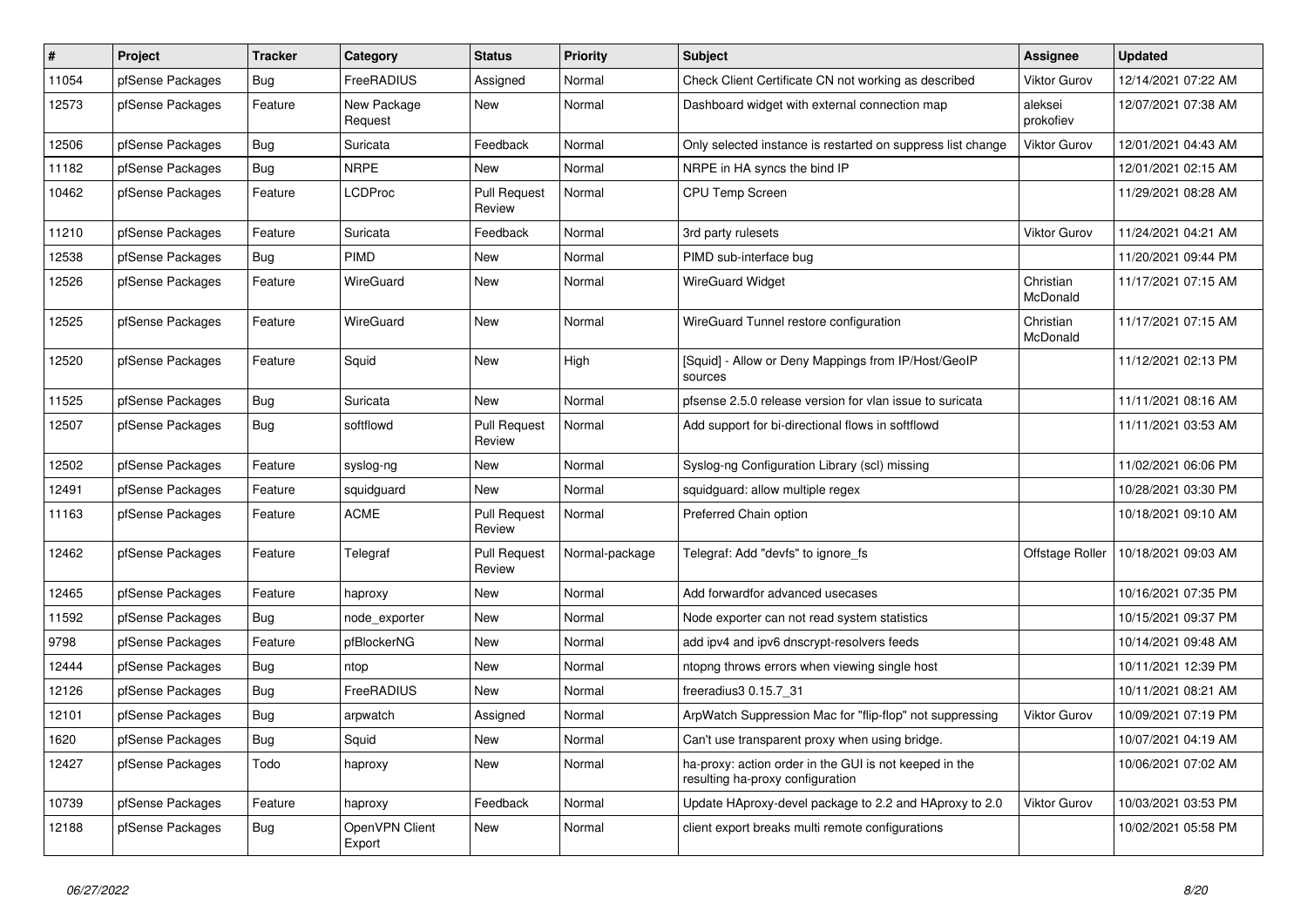| $\vert$ # | <b>Project</b>   | <b>Tracker</b> | Category               | <b>Status</b> | <b>Priority</b> | <b>Subject</b>                                                                                 | <b>Assignee</b>     | <b>Updated</b>      |
|-----------|------------------|----------------|------------------------|---------------|-----------------|------------------------------------------------------------------------------------------------|---------------------|---------------------|
| 12033     | pfSense Packages | Bug            | pfBlockerNG            | <b>New</b>    | Normal          | maxmindb and sqlite3 modules not found                                                         |                     | 10/01/2021 04:42 AM |
| 11961     | pfSense Packages | Bug            | <b>FRR</b>             | Feedback      | Normal          | FRR OSPF add unwanted area 0 authentication to router<br>ospf                                  | Viktor Gurov        | 09/16/2021 10:25 PM |
| 12167     | pfSense Packages | <b>Bug</b>     | <b>FRR</b>             | Feedback      | Normal          | BGP TCP setkey not set if neighbor is in peer group                                            | <b>Viktor Gurov</b> | 09/16/2021 09:38 AM |
| 12369     | pfSense Packages | Feature        | Mail report            | <b>New</b>    | Low             | Skip If No Content issue                                                                       |                     | 09/14/2021 06:40 AM |
| 11135     | pfSense Packages | Bug            | haproxy                | Feedback      | High            | HAproxy OCSP reponse crontab bug                                                               | <b>Viktor Gurov</b> | 09/10/2021 11:51 AM |
| 12322     | pfSense Packages | Bug            | Suricata               | Feedback      | Normal          | Suricata creates invalid HOME NET entries                                                      | <b>Viktor Gurov</b> | 09/10/2021 11:42 AM |
| 11295     | pfSense Packages | Feature        | pfBlockerNG            | Feedback      | Normal          | DNSBL IDN support                                                                              | <b>Viktor Gurov</b> | 09/10/2021 11:33 AM |
| 12358     | pfSense Packages | Feature        | pfBlockerNG            | <b>New</b>    | Normal          | IP List Copy/Import/Export                                                                     |                     | 09/09/2021 01:56 PM |
| 11742     | pfSense Packages | <b>Bug</b>     | Suricata               | New           | Normal          | Blocking / Unblocking is not working correctly.                                                |                     | 09/01/2021 11:08 AM |
| 10693     | pfSense Packages | Bug            | <b>BIND</b>            | New           | Normal          | pfSense Bind Zone Editor UI does not update zone serial<br>number when a change is made        |                     | 09/01/2021 12:51 AM |
| 12308     | pfSense Packages | Feature        | New Package<br>Request | New           | Normal          | Dynamicaly Update Firewall Aliases from OpenVPN LDAP<br>Group membership of the connected user |                     | 08/27/2021 12:51 AM |
| 12292     | pfSense Packages | Feature        | Suricata               | Feedback      | Normal          | GeoIP look on the Alerts, Blocked and Files pages                                              | <b>Viktor Gurov</b> | 08/23/2021 08:16 AM |
| 12286     | pfSense Packages | Bug            | FreeRADIUS             | <b>New</b>    | Normal          | Add support for ntlm auth in LDAP                                                              |                     | 08/20/2021 08:27 AM |
| 12285     | pfSense Packages | Feature        | Suricata               | In Progress   | Normal          | Add more EVE Logged Traffic protocols                                                          | <b>Viktor Gurov</b> | 08/20/2021 08:22 AM |
| 6964      | pfSense Packages | Bug            | Suricata               | Feedback      | Normal          | Host OS Policy Assignment broken when using "Import" or<br>"Aliases" buttons                   | Viktor Gurov        | 08/20/2021 07:52 AM |
| 10872     | pfSense Packages | Feature        | Suricata               | Feedback      | Normal          | Add adjustable notification for Severity Alert                                                 | <b>Viktor Gurov</b> | 08/20/2021 07:52 AM |
| 9852      | pfSense Packages | Feature        | Suricata               | Feedback      | Normal          | show File-Store directory listing                                                              | <b>Viktor Gurov</b> | 08/20/2021 07:52 AM |
| 12278     | pfSense Packages | Regression     | Zabbix                 | Feedback      | Normal          | Invalid plugin certificates() function name                                                    | <b>Viktor Gurov</b> | 08/19/2021 05:52 AM |
| 11780     | pfSense Packages | Bug            | Suricata               | New           | Very High       | Suricata package fails to prune suricata.log                                                   |                     | 08/06/2021 07:18 AM |
| 11847     | pfSense Packages | Bug            | <b>FRR</b>             | Feedback      | Normal          | Filters not applied to PEER Groups                                                             | <b>Viktor Gurov</b> | 07/30/2021 07:45 PM |
| 12179     | pfSense Packages | Feature        | qemu-guest-agent       | New           | Normal          | QEMU package                                                                                   |                     | 07/30/2021 08:02 AM |
| 12178     | pfSense Packages | Bug            | WireGuard              | New           | Low             | WireGuard always shows 'Configuring WireGuard<br>tunnelsdone.' message on boot                 |                     | 07/30/2021 06:58 AM |
| 11410     | pfSense Packages | Feature        | New Package<br>Request | <b>New</b>    | Normal          | adding bpytop (former Bashtop)                                                                 |                     | 07/26/2021 12:33 PM |
| 12160     | pfSense Packages | Regression     | syslog-ng              | Feedback      | High            | An invalid configuration is generated when choosing TLS as<br>the default protocol             | Jim Pingle          | 07/23/2021 03:27 PM |
| 11980     | pfSense Packages | Bug            | FreeRADIUS             | Feedback      | Normal          | EAP does not work with SQL backend                                                             |                     | 07/21/2021 07:24 AM |
| 12036     | pfSense Packages | Bug            | Zabbix                 | Feedback      | Normal          | Certificate Manager page do not show Zabbix used<br>certificates                               | <b>Viktor Gurov</b> | 07/15/2021 11:46 AM |
| 12130     | pfSense Packages | Bug            | Zeek                   | New           | Normal          | Zeek fails to start                                                                            |                     | 07/15/2021 02:00 AM |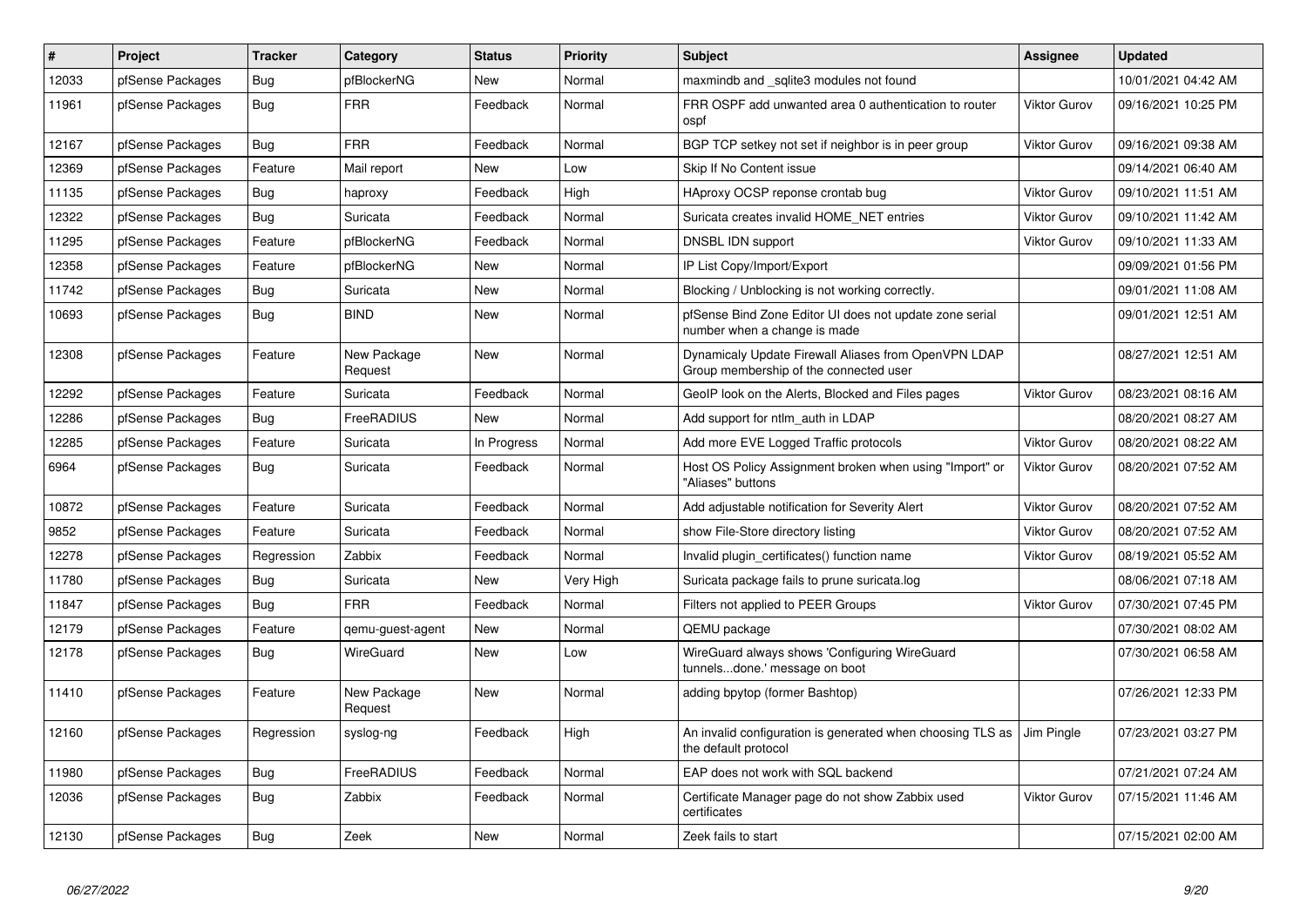| #     | Project          | <b>Tracker</b> | Category                    | <b>Status</b> | Priority | <b>Subject</b>                                                                  | Assignee            | <b>Updated</b>      |
|-------|------------------|----------------|-----------------------------|---------------|----------|---------------------------------------------------------------------------------|---------------------|---------------------|
| 11681 | pfSense Packages | Bug            | <b>FRR</b>                  | Feedback      | Normal   | FRR generates invalid BFD configuration after removing<br>interfaces            | <b>Viktor Gurov</b> | 07/14/2021 04:40 PM |
| 11746 | pfSense Packages | Bug            | FreeRADIUS                  | Feedback      | Normal   | Second LDAP server configuration misses the ipaNThash<br>control attribute      | <b>Viktor Gurov</b> | 07/14/2021 01:44 PM |
| 11756 | pfSense Packages | Bug            | haproxy                     | Feedback      | Normal   | HaProxy does not transfer backend states during reload                          | <b>Viktor Gurov</b> | 07/14/2021 01:21 PM |
| 11515 | pfSense Packages | Bug            | node exporter               | Feedback      | Normal   | node exporter 0.18.1 1 - Unable to interact or start the<br>service from web ui | <b>Viktor Gurov</b> | 07/14/2021 12:37 PM |
| 11534 | pfSense Packages | Regression     | FreeRADIUS                  | <b>New</b>    | High     | FreeRADIUS EAP anonymous connection forbidden<br>out-of-tunnel                  |                     | 07/14/2021 02:32 AM |
| 11997 | pfSense Packages | <b>Bug</b>     | <b>IPsec Profile Wizard</b> | <b>New</b>    | Normal   | Add Support for Android Strongswan Profiles in the Profile<br>Wizard            | Jim Pingle          | 07/10/2021 07:51 PM |
| 11165 | pfSense Packages | Feature        | OpenVPN Client<br>Export    | <b>New</b>    | Very Low | OpenVPN Exporter - Allow for name customization                                 |                     | 07/10/2021 12:58 PM |
| 12097 | pfSense Packages | Feature        | pfBlockerNG                 | New           | Normal   | Add dnsbl and geoip logs to system log                                          |                     | 07/06/2021 01:25 PM |
| 11610 | pfSense Packages | <b>Bug</b>     | <b>NET-SNMP</b>             | <b>New</b>    | Normal   | NET-SNMP is not setting the correct permissions on AgentX                       |                     | 06/28/2021 07:54 AM |
| 12084 | pfSense Packages | Bug            | <b>FRR</b>                  | <b>New</b>    | Normal   | libfrr.so.0 error on SG-1100                                                    |                     | 06/26/2021 08:22 AM |
| 9895  | pfSense Packages | Bug            | Snort                       | <b>New</b>    | Normal   | snort reinstallation failed                                                     |                     | 06/23/2021 08:01 AM |
| 11937 | pfSense Packages | <b>Bug</b>     | haproxy                     | Feedback      | Normal   | HAproxy "Use Client-IP" option breaks Captive Portal                            | <b>Viktor Gurov</b> | 06/22/2021 08:48 AM |
| 11491 | pfSense Packages | Bug            | haproxy                     | Feedback      | Normal   | haproxy-devel v0.62_2 - startup error 'httpchk'                                 | <b>Viktor Gurov</b> | 06/22/2021 08:46 AM |
| 12009 | pfSense Packages | <b>Bug</b>     | Zabbix                      | <b>New</b>    | Normal   | Zabbix Agent starts twice by /etc/rc.start packages                             |                     | 06/08/2021 01:35 AM |
| 11963 | pfSense Packages | Feature        | <b>FRR</b>                  | <b>New</b>    | Normal   | Dynamically change OSPF interface costs on selected<br>interfaces on CARP event |                     | 05/26/2021 04:13 AM |
| 11936 | pfSense Packages | Bug            | <b>FRR</b>                  | Incomplete    | High     | FRR does not connect BGP when using password                                    |                     | 05/19/2021 08:12 AM |
| 9238  | pfSense Packages | Feature        | New Package<br>Request      | <b>New</b>    | Normal   | Add support for Zerotier                                                        |                     | 05/17/2021 01:58 PM |
| 11802 | pfSense Packages | Bug            | FreeRADIUS                  | <b>New</b>    | Normal   | FreeRADIUS sync                                                                 |                     | 05/10/2021 04:18 AM |
| 11898 | pfSense Packages | Bug            | apcupsd                     | <b>New</b>    | Normal   | PHP error from apcupsd dashboard widget                                         |                     | 05/07/2021 09:12 AM |
| 11890 | pfSense Packages | Feature        | New Package<br>Request      | <b>New</b>    | Normal   | Browser-based "clientless" VPN                                                  |                     | 05/05/2021 07:26 AM |
| 11763 | pfSense Packages | Bug            | Status Monitoring           | <b>New</b>    | Normal   | Traffic graphs refresh issue                                                    |                     | 05/03/2021 09:44 AM |
| 11848 | pfSense Packages | <b>Bug</b>     | Squid                       | <b>New</b>    | Normal   | Issue with squid cache download speed                                           |                     | 04/23/2021 09:30 PM |
| 11841 | pfSense Packages | Bug            | <b>FRR</b>                  | <b>New</b>    | Normal   | FRR access lists default bahavior changed to permit by<br>default               |                     | 04/22/2021 09:52 AM |
| 11835 | pfSense Packages | Bug            | <b>FRR</b>                  | <b>New</b>    | Normal   | FRR OSPF redistributed connected routes disappearing                            |                     | 04/22/2021 07:11 AM |
| 11837 | pfSense Packages | Feature        | <b>FRR</b>                  | <b>New</b>    | Low      | Increase field length of FRR Networks in Access Lists and<br>Prefix Lists       |                     | 04/22/2021 07:10 AM |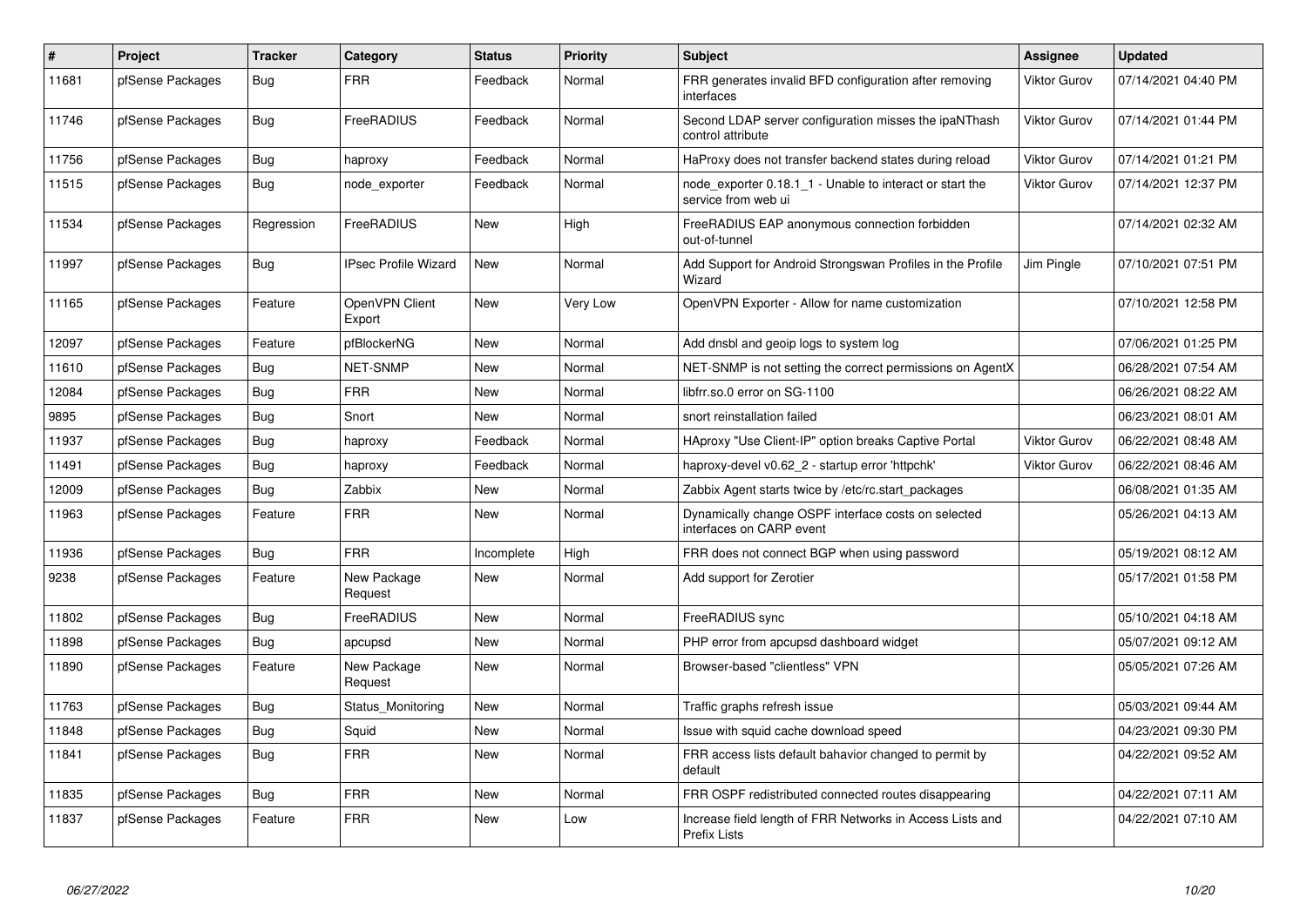| #     | Project          | Tracker    | Category                     | <b>Status</b>                 | <b>Priority</b> | <b>Subject</b>                                                                          | <b>Assignee</b>     | <b>Updated</b>      |
|-------|------------------|------------|------------------------------|-------------------------------|-----------------|-----------------------------------------------------------------------------------------|---------------------|---------------------|
| 11826 | pfSense Packages | Feature    | <b>ACME</b>                  | New                           | Normal          | Preserve acme SAN Method parameters for new cert<br>creations                           |                     | 04/20/2021 02:02 PM |
| 11823 | pfSense Packages | Feature    | <b>FRR</b>                   | New                           | Normal          | Route handling enhancements                                                             |                     | 04/19/2021 06:23 PM |
| 11797 | pfSense Packages | Bug        | <b>Status Traffic Totals</b> | New                           | Normal          | Traffic Totals lost upon reboot when using a ramdisk for /var<br>and /tmp               | John Cornwell       | 04/10/2021 06:27 PM |
| 11749 | pfSense Packages | Feature    | pfBlockerNG                  | New                           | Normal          | Option to disable NAT rule creation                                                     |                     | 04/06/2021 11:45 PM |
| 11784 | pfSense Packages | Feature    | squidguard                   | New                           | Normal          | squidguard auto update blacklist option                                                 |                     | 04/06/2021 01:53 AM |
| 11777 | pfSense Packages | Bug        | Unbound                      | New                           | Very Low        | Input validation prevents DNS Resolver from being disabled                              |                     | 04/05/2021 05:51 PM |
| 11204 | pfSense Packages | Bug        | NET-SNMP                     | Feedback                      | Normal          | Fix net-snmp logging to syslog                                                          | Jim Pingle          | 03/19/2021 05:10 AM |
| 10990 | pfSense Packages | Bug        | NET-SNMP                     | Feedback                      | Normal          | net-snmp IPv6 listen address needs to be wrapped in<br>square brackets                  |                     | 03/19/2021 05:09 AM |
| 11703 | pfSense Packages | Feature    | <b>FRR</b>                   | New                           | Normal          | add Krill and Routinator support BGP RPKI                                               |                     | 03/18/2021 07:47 PM |
| 11573 | pfSense Packages | Feature    | New Package<br>Request       | New                           | Normal          | <b>Custom Commands</b>                                                                  |                     | 03/16/2021 07:28 PM |
| 11634 | pfSense Packages | Regression | <b>BIND</b>                  | New                           | Normal          | bind hangs when pfsense is reconnecting as an openvpn<br>client to a TUN openypn server |                     | 03/14/2021 07:23 AM |
| 11650 | pfSense Packages | Bug        | <b>FRR</b>                   | <b>New</b>                    | Very Low        | FRR configuration broken on restore of manually edited<br>FRR config sections           |                     | 03/10/2021 08:50 AM |
| 11377 | pfSense Packages | Bug        | <b>FRR</b>                   | <b>Pull Request</b><br>Review | Normal          | <b>FRR</b> deinstall                                                                    |                     | 03/10/2021 08:21 AM |
| 9315  | pfSense Packages | Feature    | New Package<br>Request       | New                           | Normal          | Add Package: dnscrypt-proxy                                                             |                     | 03/05/2021 02:38 AM |
| 10608 | pfSense Packages | Bug        | Squid                        | Feedback                      | Normal          | Update squid port to 4.11-p2                                                            |                     | 03/02/2021 04:00 AM |
| 11579 | pfSense Packages | Feature    | Snort                        | <b>New</b>                    | Normal          | Snort alerts or blocks trigger notifications                                            |                     | 03/01/2021 03:26 AM |
| 10429 | pfSense Packages | Bug        | <b>Status Traffic Totals</b> | New                           | Normal          | Status Traffic Total broken 2.4.5                                                       | Jared Dillard       | 02/27/2021 07:55 PM |
| 11567 | pfSense Packages | Feature    | Mail report                  | New                           | Normal          | Email report add a note filed request                                                   |                     | 02/27/2021 03:44 PM |
| 11563 | pfSense Packages | <b>Bug</b> | <b>BIND</b>                  | New                           | High            | BIND GUI writes TXT records > 255 characters                                            |                     | 02/27/2021 07:11 AM |
| 11477 | pfSense Packages | Bug        | <b>FRR</b>                   | Feedback                      | Normal          | FRR does not recognize some BFD options                                                 | Viktor Gurov        | 02/26/2021 10:52 PM |
| 11375 | pfSense Packages | <b>Bug</b> | apcupsd                      | New                           | Normal          | UPS Type <blank> for USB APC</blank>                                                    |                     | 02/26/2021 11:10 AM |
| 11522 | pfSense Packages | <b>Bug</b> | Zabbix                       | New                           | Normal          | fping6 error                                                                            |                     | 02/24/2021 07:13 AM |
| 11509 | pfSense Packages | Bug        | LCDProc                      | <b>New</b>                    | Low             | LCD package - not starting at boot - stop and start in Status<br>Window not possible    |                     | 02/23/2021 10:55 AM |
| 11490 | pfSense Packages | Bug        | Service Watchdog             | New                           | Very Low        | Service Watchdog - Impacts Reboots and Package Updates                                  |                     | 02/22/2021 12:07 PM |
| 11493 | pfSense Packages | Bug        | Zabbix                       | New                           | Very Low        | After upgrade zabbix proxy wont start                                                   |                     | 02/21/2021 05:31 AM |
| 11479 | pfSense Packages | Bug        | snmptt                       | New                           | Normal          | snmptt 1.4.2 does not work in daemon mode                                               |                     | 02/20/2021 04:37 PM |
| 11404 | pfSense Packages | <b>Bug</b> | <b>FRR</b>                   | Feedback                      | Normal          | Incorrect prefix/access lists migration on update                                       | <b>Viktor Gurov</b> | 02/18/2021 09:49 AM |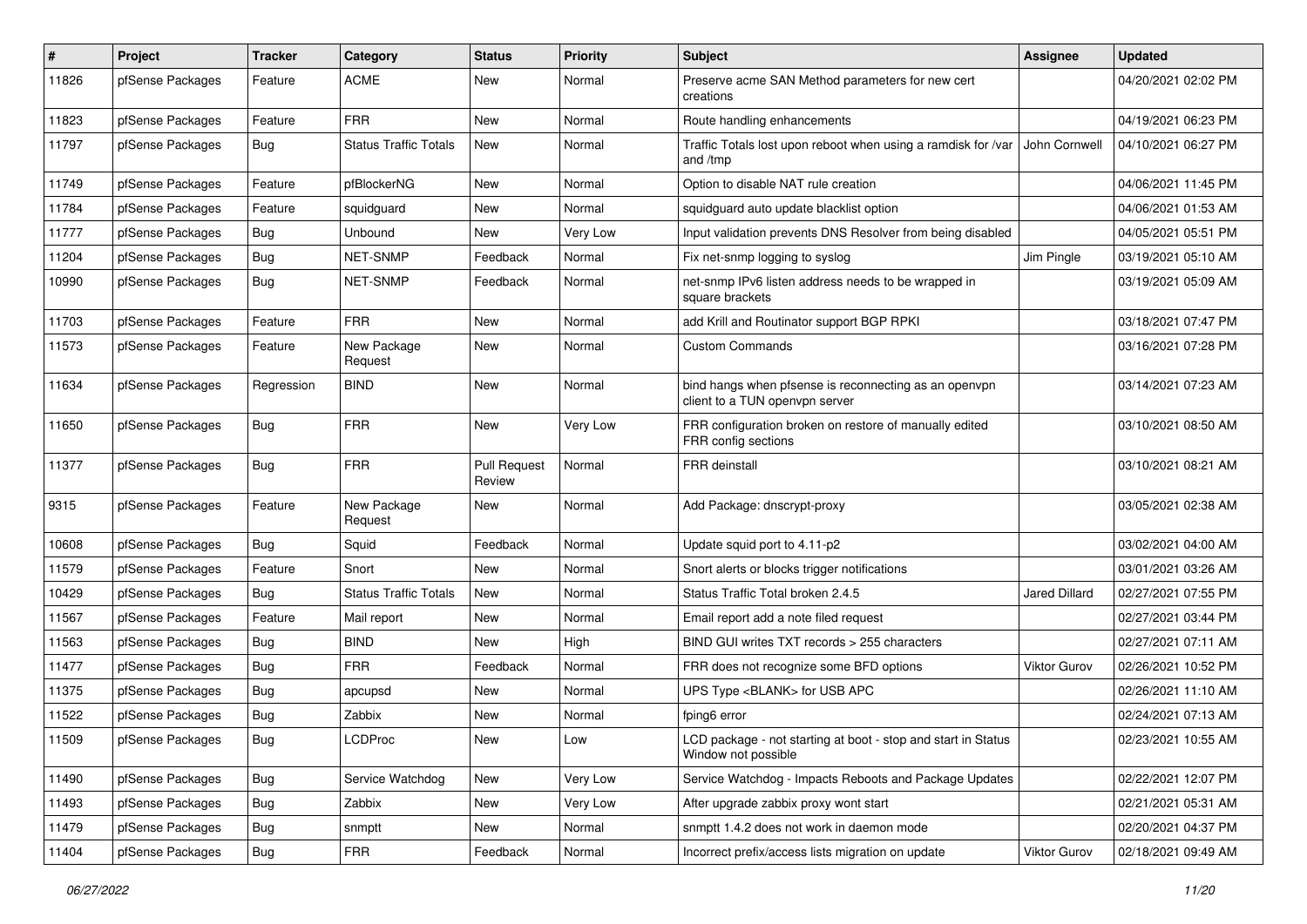| $\#$  | <b>Project</b>   | <b>Tracker</b> | Category               | <b>Status</b>                 | <b>Priority</b> | <b>Subject</b>                                                                                                         | <b>Assignee</b>     | <b>Updated</b>      |
|-------|------------------|----------------|------------------------|-------------------------------|-----------------|------------------------------------------------------------------------------------------------------------------------|---------------------|---------------------|
| 11414 | pfSense Packages | Bug            | pfBlockerNG            | <b>New</b>                    | Normal          | Enabling feed "Public DNS4 all" breaks some Google<br>services                                                         |                     | 02/13/2021 02:46 AM |
| 11411 | pfSense Packages | Feature        | New Package<br>Request | <b>New</b>                    | Normal          | Smokeping as a default latency measurement tool                                                                        |                     | 02/12/2021 09:29 PM |
| 11388 | pfSense Packages | Bug            | FreeRADIUS             | Feedback                      | Normal          | Captive Portal authentication error with MySQL backend                                                                 | <b>Viktor Gurov</b> | 02/10/2021 08:54 AM |
| 8547  | pfSense Packages | Feature        | New Package<br>Request | <b>New</b>                    | Normal          | fwknop Port Knocking Package                                                                                           |                     | 02/08/2021 12:17 PM |
| 11155 | pfSense Packages | Feature        | pfBlockerNG            | Feedback                      | Normal          | SafeSearch AAAA                                                                                                        | <b>Viktor Gurov</b> | 02/05/2021 04:54 AM |
| 11345 | pfSense Packages | <b>Bug</b>     | <b>FRR</b>             | Feedback                      | Normal          | FRR-OSPF - No "prefix-list" possible                                                                                   | Jim Pingle          | 02/04/2021 11:03 PM |
| 6022  | pfSense Packages | Feature        | New Package<br>Request | <b>New</b>                    | Normal          | Consider MLVPN for bonded VPN                                                                                          |                     | 01/30/2021 05:24 PM |
| 11331 | pfSense Packages | Bug            | FreeRADIUS             | Feedback                      | Normal          | FreeRADIUS latest package upgrade broke Plain Mac<br>Authentication                                                    | Viktor Gurov        | 01/30/2021 10:08 AM |
| 4088  | pfSense Packages | Bug            | squidguard             | Feedback                      | Normal          | Buggy squidgurd config file is created                                                                                 | <b>Viktor Gurov</b> | 01/28/2021 10:01 AM |
| 11248 | pfSense Packages | Feature        | squidguard             | Feedback                      | Normal          | SafeSearch update                                                                                                      | Viktor Gurov        | 01/28/2021 10:01 AM |
| 11274 | pfSense Packages | Bug            | ntop                   | Feedback                      | Normal          | ntopng https web server does not present full certificate<br>chain                                                     | <b>Viktor Gurov</b> | 01/28/2021 09:51 AM |
| 11301 | pfSense Packages | Feature        | <b>FRR</b>             | Feedback                      | Normal          | Switch FRR to use default rc file as a service control base                                                            | Jim Pingle          | 01/28/2021 09:35 AM |
| 11261 | pfSense Packages | Bug            | pfBlockerNG            | <b>New</b>                    | Normal          | pfBlockerNG ASN numbers in IPv4 (/IPv6) Custom_List<br>generate error(s) "Invalid numeric literal at line 1, column 7" |                     | 01/28/2021 08:34 AM |
| 10789 | pfSense Packages | Feature        | <b>FRR</b>             | Feedback                      | Normal          | FRR integrated configuration and hitless reloads                                                                       | Jim Pingle          | 01/20/2021 11:16 PM |
| 11266 | pfSense Packages | Feature        | AutoConfigBackup       | <b>New</b>                    | Very Low        | Give an option to list restore point in "reverse" order/latest at<br>the top.                                          |                     | 01/19/2021 06:58 PM |
| 11260 | pfSense Packages | Feature        | pfBlockerNG            | <b>New</b>                    | Normal          | pfBlockerNG: predefined ASN groups for Google,<br>Facebook, Apple, etc with useful selections                          |                     | 01/18/2021 03:46 PM |
| 7903  | pfSense Packages | Feature        | New Package<br>Request | <b>New</b>                    | Normal          | Duo ssh package                                                                                                        |                     | 01/16/2021 12:44 AM |
| 10541 | pfSense Packages | Feature        | Squid                  | Feedback                      | Normal          | Squid failover and load balancing                                                                                      | Viktor Gurov        | 01/14/2021 07:34 AM |
| 11206 | pfSense Packages | Feature        | <b>FRR</b>             | <b>Pull Request</b><br>Review | Normal          | <b>FRR 7.5</b>                                                                                                         | Jim Pingle          | 01/08/2021 12:47 PM |
| 11180 | pfSense Packages | Bug            | Filer                  | Feedback                      | Normal          | Filer run action for files on sync that wan't been modified                                                            | <b>Viktor Gurov</b> | 01/08/2021 07:27 AM |
| 11235 | pfSense Packages | Bug            | Filer                  | New                           | Normal          | Filer run script when "state" unchanged                                                                                |                     | 01/08/2021 07:24 AM |
| 11227 | pfSense Packages | Feature        | pfBlockerNG            | New                           | Normal          | Feeds update                                                                                                           |                     | 01/07/2021 12:11 AM |
| 11209 | pfSense Packages | Feature        | pfBlockerNG            | New                           | Normal          | pfBlockerNG soft blocking                                                                                              |                     | 01/01/2021 02:07 PM |
| 11200 | pfSense Packages | Feature        | Squid                  | <b>New</b>                    | Normal          | Squid reverse proxy + multiple ssl certificates                                                                        |                     | 12/31/2020 03:50 AM |
| 11178 | pfSense Packages | Feature        | Filer                  | <b>New</b>                    | Normal          | Filer do not ask what to do with previous filename                                                                     |                     | 12/31/2020 02:45 AM |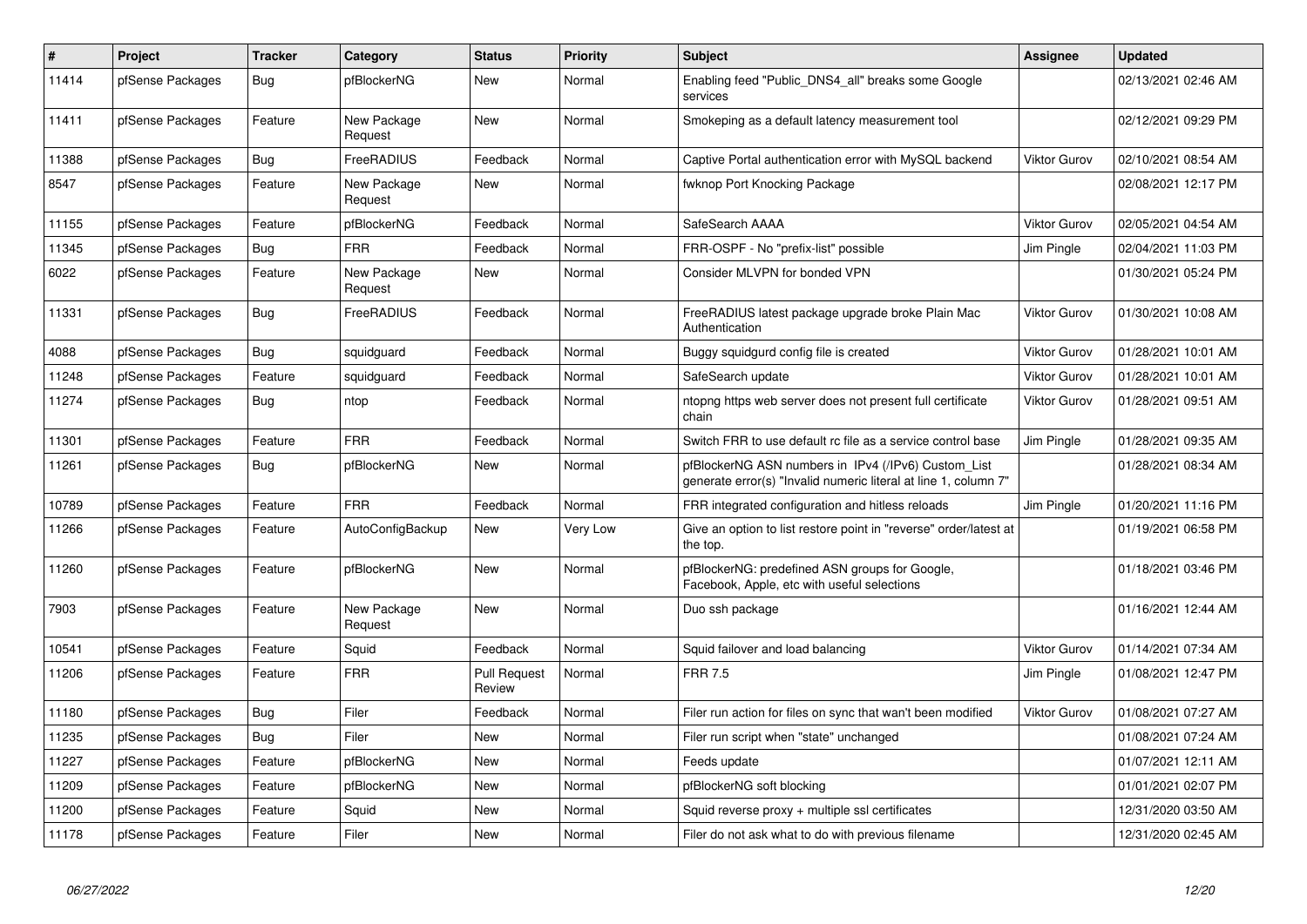| #     | <b>Project</b>   | <b>Tracker</b> | Category                     | <b>Status</b> | Priority | <b>Subject</b>                                                                         | <b>Assignee</b> | <b>Updated</b>      |
|-------|------------------|----------------|------------------------------|---------------|----------|----------------------------------------------------------------------------------------|-----------------|---------------------|
| 10935 | pfSense Packages | Bug            | <b>FRR</b>                   | New           | Normal   | FRR 0.6.7-6 - BGPD service recycled IPv6 without Route<br>Map                          |                 | 12/30/2020 05:00 PM |
| 11158 | pfSense Packages | Bug            | <b>FRR</b>                   | <b>New</b>    | High     | <b>FRR Prefix Lists</b>                                                                |                 | 12/30/2020 04:55 PM |
| 11000 | pfSense Packages | Bug            | haproxy                      | <b>New</b>    | Very Low | haproxy deprecated trick suggested                                                     |                 | 12/23/2020 02:55 PM |
| 11156 | pfSense Packages | Feature        | pfBlockerNG                  | <b>New</b>    | Normal   | Add an option include subdomains for the noAAAA feature                                |                 | 12/11/2020 10:19 AM |
| 11138 | pfSense Packages | Feature        | FreeRADIUS                   | <b>New</b>    | Normal   | new WebGUI checkboxes needed                                                           |                 | 12/07/2020 08:28 AM |
| 10516 | pfSense Packages | Bug            | <b>FRR</b>                   | New           | Normal   | FRR Access list                                                                        |                 | 12/06/2020 11:02 PM |
| 11099 | pfSense Packages | Feature        | pfBlockerNG                  | <b>New</b>    | Normal   | DNSBL blocking by schedule                                                             |                 | 11/25/2020 12:12 AM |
| 11092 | pfSense Packages | Feature        | pfBlockerNG                  | <b>New</b>    | Normal   | Detecting DNS tunneling                                                                |                 | 11/21/2020 04:53 AM |
| 7267  | pfSense Packages | Bug            | <b>Status Traffic Totals</b> | New           | Normal   | Status Traffic Totals - Stacked Bar - Scale not high enough                            | Jared Dillard   | 11/18/2020 07:38 AM |
| 11074 | pfSense Packages | Bug            | <b>BIND</b>                  | <b>New</b>    | Low      | bind Zone Settings Zones, Save button opens "Confirmation<br>required to save changes" |                 | 11/16/2020 11:08 AM |
| 11040 | pfSense Packages | Bug            | pfBlockerNG                  | <b>New</b>    | Normal   | pfb filter core faults when clearing firewall log                                      |                 | 11/07/2020 01:44 PM |
| 11026 | pfSense Packages | Feature        | FreeRADIUS                   | <b>New</b>    | Low      | Feedback on Packages - FreeRADIUS package                                              |                 | 11/02/2020 07:21 AM |
| 10994 | pfSense Packages | Bug            | squidquard                   | <b>New</b>    | Low      | SquidGuard Blacklists Restore Default button does not work                             |                 | 10/20/2020 12:26 PM |
| 10841 | pfSense Packages | Feature        | pfBlockerNG                  | New           | Normal   | Allow per Source/VLAN/Network individual black&whitelists                              |                 | 10/18/2020 07:42 AM |
| 10989 | pfSense Packages | Bug            | Snort                        | <b>New</b>    | Low      | Snort alert page has hidden characters in IPv6 address                                 |                 | 10/17/2020 04:06 PM |
| 10791 | pfSense Packages | Bug            | <b>PIMD</b>                  | <b>New</b>    | Normal   | Valid (vlan)interfaces do not get vif reporting "Invalid phyint<br>address"            |                 | 10/06/2020 09:20 AM |
| 6176  | pfSense Packages | Feature        | OpenVPN Client<br>Export     | New           | Normal   | Privilege for OpenVPN Client Export                                                    |                 | 10/05/2020 07:33 AM |
| 9545  | pfSense Packages | Feature        | <b>FRR</b>                   | <b>New</b>    | Normal   | Enable MULTIPATH in FRR                                                                | Jim Pingle      | 09/18/2020 12:52 PM |
| 8216  | pfSense Packages | Feature        | Telegraf                     | <b>New</b>    | Normal   | Add prometheus output for telegraf                                                     |                 | 09/09/2020 05:33 AM |
| 10865 | pfSense Packages | Feature        | squidguard                   | <b>New</b>    | Normal   | squidGuard lacks options to send traffic action logs to<br>syslog server               |                 | 09/05/2020 01:21 AM |
| 10845 | pfSense Packages | Bug            | apcupsd                      | <b>New</b>    | Normal   | apcupsd doesn't stop when not enabled                                                  |                 | 08/24/2020 10:16 AM |
| 10831 | pfSense Packages | Feature        | New Package<br>Request       | <b>New</b>    | Very Low | Integration of nntp-proxy into pfsense                                                 |                 | 08/13/2020 09:09 AM |
| 10600 | pfSense Packages | Feature        | pfBlockerNG                  | <b>New</b>    | Normal   | Add support for pfBlockerNG "Action list" feature                                      |                 | 08/10/2020 02:39 AM |
| 10347 | pfSense Packages | Feature        | OpenVPN Client<br>Export     | <b>New</b>    | Normal   | Request to add pull-filter                                                             |                 | 07/29/2020 08:11 AM |
| 10783 | pfSense Packages | <b>Bug</b>     | ntop                         | New           | Normal   | NtopNG is very unstable on arm64                                                       |                 | 07/22/2020 09:07 AM |
| 10760 | pfSense Packages | Bug            | <b>BIND</b>                  | <b>New</b>    | High     | pfSense BIND 9.14.12 server terminates due to assertion<br>failure                     |                 | 07/11/2020 04:53 PM |
| 6831  | pfSense Packages | Feature        | Snort                        | <b>New</b>    | Normal   | Snort does not support aliases containing FQDN                                         |                 | 07/11/2020 12:51 PM |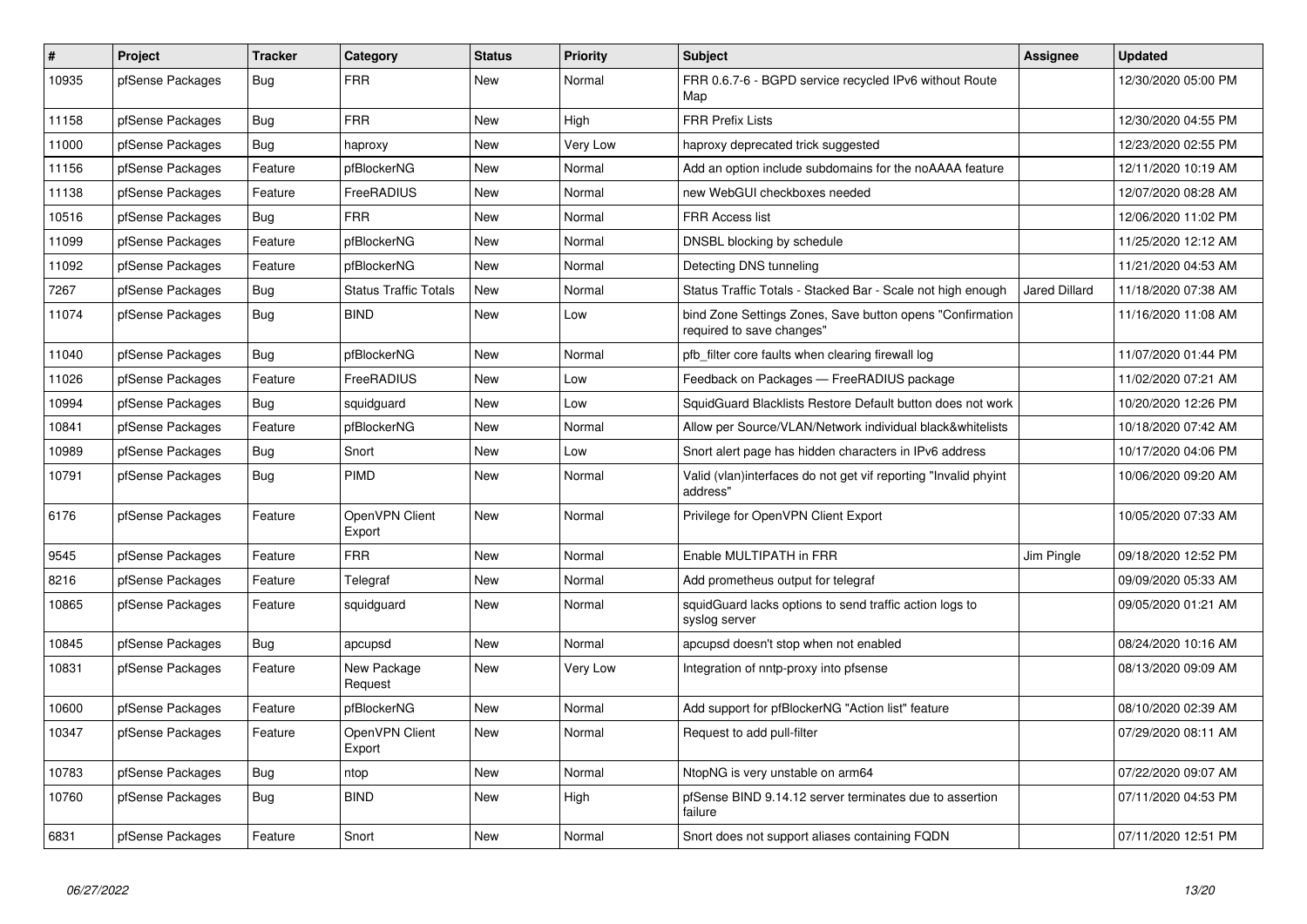| #     | <b>Project</b>   | <b>Tracker</b> | Category                     | <b>Status</b> | Priority | <b>Subject</b>                                                                                                                                              | <b>Assignee</b>      | <b>Updated</b>      |
|-------|------------------|----------------|------------------------------|---------------|----------|-------------------------------------------------------------------------------------------------------------------------------------------------------------|----------------------|---------------------|
| 10695 | pfSense Packages | Bug            | FreeRADIUS                   | New           | Normal   | Free Radius Accounting skipping MBs after reboot due to<br>power down                                                                                       |                      | 06/24/2020 04:49 AM |
| 10653 | pfSense Packages | Feature        | <b>FRR</b>                   | <b>New</b>    | Normal   | Allow to download frr status                                                                                                                                | Jim Pingle           | 06/11/2020 01:21 AM |
| 10601 | pfSense Packages | <b>Bug</b>     | Status Monitoring            | <b>New</b>    | Normal   | Dashboard->Traffic Graphs Scale is capped for outbound                                                                                                      |                      | 05/29/2020 10:13 AM |
| 10606 | pfSense Packages | Bug            | Snort                        | <b>New</b>    | Normal   | Snort Inline stopped working after upgrade to FreeBSD 12.1<br>(network traffic blocked after heavy load randomly)                                           |                      | 05/28/2020 10:06 AM |
| 10590 | pfSense Packages | Bug            | pfBlockerNG                  | <b>New</b>    | Normal   | pfBlockerNG: Invalid argument supplied for foreach()                                                                                                        |                      | 05/26/2020 08:22 AM |
| 9139  | pfSense Packages | <b>Bug</b>     | Telegraf                     | <b>New</b>    | Normal   | telegraf: add ping for default gateway(s)                                                                                                                   |                      | 05/21/2020 04:23 PM |
| 10570 | pfSense Packages | Feature        | OpenVPN Client<br>Export     | <b>New</b>    | Very Low | OpenVPN Export for iOS should use .ovpn12 for certs and<br>private key                                                                                      |                      | 05/19/2020 10:12 AM |
| 10547 | pfSense Packages | Feature        | New Package<br>Request       | New           | Normal   | Add package addrwatch. Addrwatch is like arpwatch but<br>works with ipv4 and ipv6                                                                           |                      | 05/11/2020 09:20 AM |
| 10503 | pfSense Packages | Bug            | <b>FRR</b>                   | New           | Normal   | Flapping any GW in multi-WAN influences restating all<br>IPsec tunnels in FRR which leads to dropping all IPsec VTI<br>static routes and related BGP issues |                      | 05/08/2020 07:51 PM |
| 10526 | pfSense Packages | Bug            | pfBlockerNG                  | <b>New</b>    | Normal   | Package pfBlockerNG Crashes on Alert view                                                                                                                   |                      | 05/04/2020 08:59 AM |
| 10487 | pfSense Packages | <b>Bug</b>     | Telegraf                     | <b>New</b>    | Normal   | Telegraf package not sending logs to influxdb server                                                                                                        |                      | 05/03/2020 07:09 PM |
| 9537  | pfSense Packages | Bug            | <b>Status Traffic Totals</b> | <b>New</b>    | Normal   | One month offset in displayed data between time changes                                                                                                     | <b>Jared Dillard</b> | 05/01/2020 08:27 AM |
| 10472 | pfSense Packages | Feature        | Suricata                     | <b>New</b>    | Low      | Blocked host alert table break out by timestamp and type to<br>allow sorting by date                                                                        |                      | 04/17/2020 12:46 PM |
| 9774  | pfSense Packages | Feature        | Squid                        | <b>New</b>    | Normal   | Squid logs / remote logs                                                                                                                                    |                      | 04/17/2020 06:18 AM |
| 10377 | pfSense Packages | Feature        | FreeRADIUS                   | New           | Very Low | Allow usage of TOTP (Google-Authenticator) without PIN                                                                                                      |                      | 03/30/2020 11:43 AM |
| 10370 | pfSense Packages | <b>Bug</b>     | ntop                         | New           | Normal   | ntopng Timeseries not send to InfluxDB                                                                                                                      |                      | 03/30/2020 09:42 AM |
| 9616  | pfSense Packages | Feature        | New Package<br>Request       | New           | Normal   | Package for Docs                                                                                                                                            |                      | 03/26/2020 06:34 AM |
| 10358 | pfSense Packages | Feature        | <b>FRR</b>                   | <b>New</b>    | Very Low | <b>Stage FRR Configuration Changes</b>                                                                                                                      |                      | 03/19/2020 06:48 AM |
| 10279 | pfSense Packages | Bug            | open-vm-tools                | New           | Normal   | pfSense's OpenVM Tools on ESXi 6.7 no longer provides<br>guest vm functionality                                                                             |                      | 03/01/2020 06:07 PM |
| 10292 | pfSense Packages | Bug            | Suricata                     | <b>New</b>    | Normal   | Suricata not respecting SID Mgmt list                                                                                                                       |                      | 02/27/2020 01:02 PM |
| 10265 | pfSense Packages | Bug            | <b>Notes</b>                 | <b>New</b>    | Very Low | Adding a Note with malformed title will force system restore                                                                                                |                      | 02/27/2020 10:12 AM |
| 10294 | pfSense Packages | <b>Bug</b>     | <b>FRR</b>                   | <b>New</b>    | Normal   | FRR Route Counts Incorrect on Status Page                                                                                                                   | Jim Pingle           | 02/26/2020 11:08 AM |
| 10278 | pfSense Packages | <b>Bug</b>     | pfBlockerNG                  | <b>New</b>    | Normal   | pfBlockerNG: Formatting issue on DNSBL stats page                                                                                                           |                      | 02/24/2020 01:36 PM |
| 9934  | pfSense Packages | <b>Bug</b>     | Suricata                     | <b>New</b>    | Normal   | suricata update kills WAN interface                                                                                                                         |                      | 02/20/2020 09:17 AM |
| 10252 | pfSense Packages | Bug            | pfBlockerNG                  | <b>New</b>    | High     | pfblockerng-devel                                                                                                                                           |                      | 02/11/2020 05:18 PM |
| 10253 | pfSense Packages | Bug            | pfBlockerNG                  | <b>New</b>    | Normal   | pfblockerng-devel uses user interface for VIP causing<br>issues with other services                                                                         |                      | 02/11/2020 09:17 AM |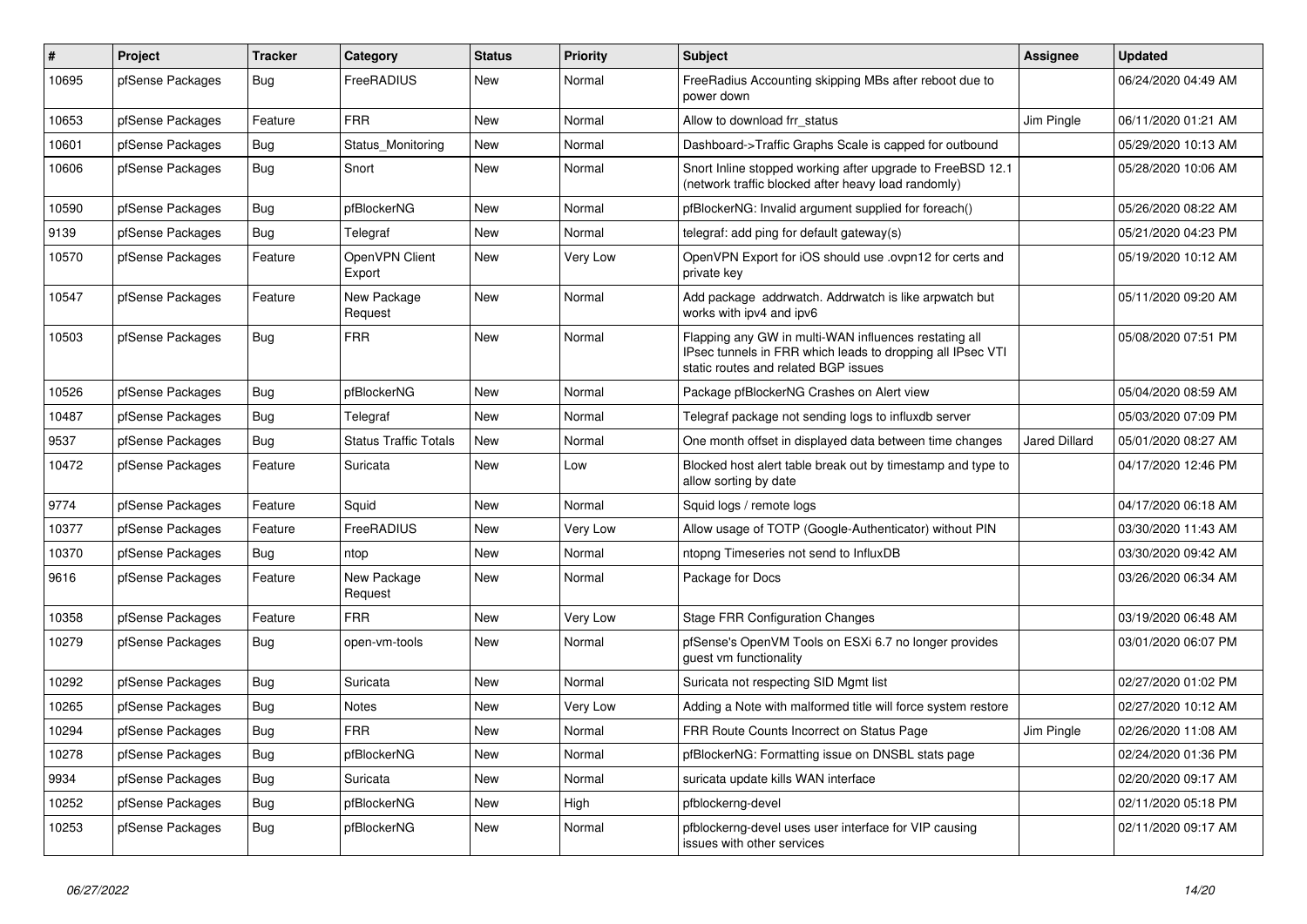| $\vert$ # | <b>Project</b>   | <b>Tracker</b> | Category                 | <b>Status</b> | Priority | <b>Subject</b>                                                                                       | <b>Assignee</b> | <b>Updated</b>      |
|-----------|------------------|----------------|--------------------------|---------------|----------|------------------------------------------------------------------------------------------------------|-----------------|---------------------|
| 10188     | pfSense Packages | Bug            | pfBlockerNG              | New           | Normal   | Reputation tab is not working                                                                        |                 | 01/24/2020 10:06 AM |
| 10164     | pfSense Packages | Bug            | pfBlockerNG              | New           | Normal   | pfBlockerNG dashboard widget position is not maintained<br>when updating                             |                 | 01/06/2020 10:06 AM |
| 10160     | pfSense Packages | Feature        | New Package<br>Request   | <b>New</b>    | Normal   | Dedicated Maxmind GeoIP package including license<br>registration                                    |                 | 01/03/2020 10:31 PM |
| 9676      | pfSense Packages | Bug            | pfBlockerNG              | <b>New</b>    | Normal   | AS lookup fails                                                                                      |                 | 12/26/2019 12:17 AM |
| 9999      | pfSense Packages | Bug            | pfBlockerNG              | <b>New</b>    | Normal   | unbound fatal error if System Domain in DNSBL and<br>System Domain Local Zone Type is Redirect       |                 | 12/25/2019 08:10 AM |
| 9973      | pfSense Packages | Feature        | <b>NRPE</b>              | <b>New</b>    | Normal   | Nagios NRPE package isn't IPv6 capable                                                               |                 | 12/20/2019 03:15 PM |
| 9912      | pfSense Packages | Feature        | ntop                     | <b>New</b>    | Normal   | add custom DPI to ntopng                                                                             |                 | 11/18/2019 10:57 AM |
| 9497      | pfSense Packages | <b>Bug</b>     | AWS VPC                  | <b>New</b>    | Normal   | AWS VPN Wizard: WebGUI times out.                                                                    |                 | 11/13/2019 10:07 AM |
| 9286      | pfSense Packages | <b>Bug</b>     | squidguard               | <b>New</b>    | Normal   | squidGuard - Unable to change IP for sgerror.php URL in<br>configuration                             |                 | 11/13/2019 10:07 AM |
| 8985      | pfSense Packages | Feature        | Suricata                 | <b>New</b>    | Normal   | Suricata: allow configuration for external/internal additional<br>storage                            |                 | 11/13/2019 10:07 AM |
| 9044      | pfSense Packages | Feature        | New Package<br>Request   | <b>New</b>    | Normal   | <b>Add SoftEther</b>                                                                                 |                 | 11/02/2019 10:51 AM |
| 9012      | pfSense Packages | <b>Bug</b>     | Squid                    | <b>New</b>    | Very Low | Captive Portal authentication in Squid Proxy Server does<br>not work                                 |                 | 10/12/2019 05:06 AM |
| 8315      | pfSense Packages | Bug            | Mail report              | Feedback      | Normal   | Mail Report mail report send() behavior different than<br>notify_via_smtp()                          | Jim Pingle      | 09/24/2019 10:12 AM |
| 9749      | pfSense Packages | Feature        | Status Monitoring        | New           | Normal   | 95th percentile missing for quality in monitoring                                                    |                 | 09/12/2019 10:39 AM |
| 9724      | pfSense Packages | <b>Bug</b>     | pfBlockerNG              | New           | High     | pfblockerng-firewall-filter-service-will-not-start                                                   |                 | 09/05/2019 06:32 AM |
| 9725      | pfSense Packages | Feature        | <b>ACME</b>              | <b>New</b>    | Very Low | Ability to use template variables in acme package                                                    |                 | 09/04/2019 07:12 AM |
| 9707      | pfSense Packages | Bug            | pfBlockerNG              | <b>New</b>    | Normal   | Some networks already existing in deny Feeds are not<br>stopped even if existing in custom deny list |                 | 08/28/2019 10:03 AM |
| 9704      | pfSense Packages | Feature        | FreeRADIUS               | <b>New</b>    | Normal   | Enable filter_username                                                                               |                 | 08/27/2019 12:07 PM |
| 4503      | pfSense Packages | Feature        | New Package<br>Request   | <b>New</b>    | Normal   | GNUGateKeeper H.323 Proxy Package                                                                    |                 | 08/27/2019 02:54 AM |
| 8279      | pfSense Packages | Feature        | pfBlockerNG              | <b>New</b>    | Normal   | Consider adding a new option to the Rule Order                                                       |                 | 08/20/2019 09:00 AM |
| 9662      | pfSense Packages | <b>Bug</b>     | pfBlockerNG              | <b>New</b>    | Normal   | PfblockerNG do not update after pfsense reboot and wait for<br>next cron task                        |                 | 08/20/2019 09:00 AM |
| 7414      | pfSense Packages | Feature        | Snort                    | New           | Normal   | snort needs automated refresh on ip change                                                           |                 | 08/20/2019 08:55 AM |
| 7902      | pfSense Packages | Feature        | OpenVPN Client<br>Export | New           | Low      | allow vpn client export of other to be a blank field                                                 |                 | 08/19/2019 03:33 PM |
| 7699      | pfSense Packages | Feature        | OpenVPN Client<br>Export | <b>New</b>    | Normal   | OpenVPN Client Export - Default Gateway                                                              |                 | 08/19/2019 03:32 PM |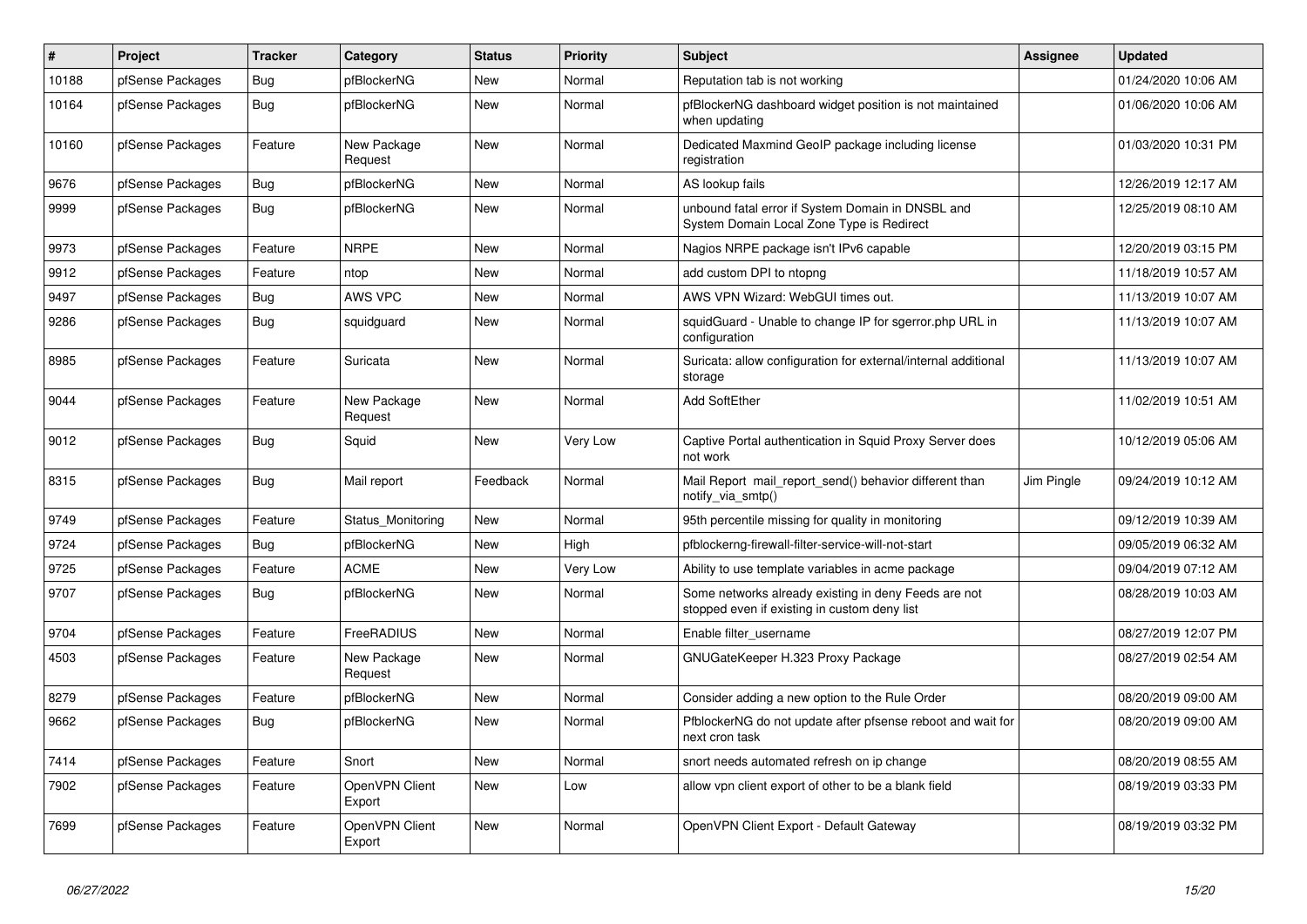| $\#$ | <b>Project</b>   | <b>Tracker</b> | Category                 | <b>Status</b> | <b>Priority</b> | <b>Subject</b>                                                                                                                     | <b>Assignee</b> | <b>Updated</b>      |
|------|------------------|----------------|--------------------------|---------------|-----------------|------------------------------------------------------------------------------------------------------------------------------------|-----------------|---------------------|
| 7683 | pfSense Packages | Feature        | New Package<br>Request   | <b>New</b>    | Low             | Splunk Universal Forwarder Package                                                                                                 |                 | 08/19/2019 02:54 PM |
| 9495 | pfSense Packages | <b>Bug</b>     | AWS VPC                  | <b>New</b>    | Normal          | AWS VPC VPN wizard produces incorrect config (SHA256)<br>should be SHA1)                                                           |                 | 08/19/2019 02:45 PM |
| 7686 | pfSense Packages | Feature        | haproxy                  | <b>New</b>    | Normal          | Add option in HAProxy to configure SSL defaults based on<br>the Mozilla SSL Configuration Generator                                |                 | 08/16/2019 01:09 PM |
| 8031 | pfSense Packages | Feature        | FreeRADIUS               | <b>New</b>    | Normal          | FreeRADIUS copy entry function                                                                                                     |                 | 08/16/2019 01:01 PM |
| 9486 | pfSense Packages | Bug            | softflowd                | New           | Very Low        | ifindex values used for softflowd are incorrect                                                                                    |                 | 08/14/2019 02:30 PM |
| 6555 | pfSense Packages | Feature        | New Package<br>Request   | New           | Normal          | Support IEEE 1588                                                                                                                  |                 | 08/13/2019 01:40 PM |
| 6470 | pfSense Packages | Feature        | New Package<br>Request   | <b>New</b>    | Normal          | CloudFlare Integration Module                                                                                                      |                 | 08/13/2019 01:23 PM |
| 8251 | pfSense Packages | Bug            | FreeRADIUS               | Feedback      | Normal          | Captiveportal + FreeRadius "Last activity" resets to Session<br>start                                                              |                 | 08/13/2019 11:10 AM |
| 3424 | pfSense Packages | Feature        | New Package<br>Request   | <b>New</b>    | Normal          | <b>SCEP</b> server                                                                                                                 |                 | 08/13/2019 10:02 AM |
| 8517 | pfSense Packages | Feature        | New Package<br>Request   | <b>New</b>    | Normal          | OpenConnect client                                                                                                                 |                 | 08/13/2019 10:01 AM |
| 6789 | pfSense Packages | Feature        | Squid                    | New           | Normal          | disgest Idap auth                                                                                                                  |                 | 08/13/2019 09:57 AM |
| 4928 | pfSense Packages | Feature        | squidguard               | <b>New</b>    | Normal          | Surftool - New Package to turn squidguard groups(/acls) on<br>or off                                                               |                 | 08/13/2019 09:57 AM |
| 8099 | pfSense Packages | Feature        | Telegraf                 | <b>New</b>    | Normal          | Add more configuration flexibility to Telegraf                                                                                     |                 | 08/13/2019 09:39 AM |
| 8146 | pfSense Packages | Feature        | <b>BIND</b>              | New           | Normal          | Zone Domain Records more powerfull for BIND Zones                                                                                  |                 | 08/13/2019 09:39 AM |
| 8909 | pfSense Packages | Bug            | Tinc                     | <b>New</b>    | Normal          | tinc package makes /rc.newwanip looping forever                                                                                    |                 | 08/13/2019 09:25 AM |
| 9229 | pfSense Packages | Bug            | Tinc                     | <b>New</b>    | Normal          | Tinc package: no way of specifying multiple critical<br>configuration parameters from web interface                                |                 | 08/13/2019 09:25 AM |
| 9085 | pfSense Packages | Feature        | OpenVPN Client<br>Export | New           | Low             | OpenVPN connect/disconnect scripts                                                                                                 |                 | 08/13/2019 09:15 AM |
| 7449 | pfSense Packages | Feature        | OpenVPN Client<br>Export | <b>New</b>    | Normal          | feature request for openvpn-client-export package, add the<br>support for openypn up and down script, for mapping<br>network drive |                 | 08/06/2019 05:06 PM |
| 9648 | pfSense Packages | Feature        | haproxy                  | <b>New</b>    | Very Low        | Multiple node Sync HAProxy configuration to backup CARP<br>members via XMLRPC.                                                     |                 | 07/25/2019 10:04 AM |
| 8982 | pfSense Packages | Feature        | haproxy                  | <b>New</b>    | Normal          | HAproxy ACL support for map in configuration UI                                                                                    |                 | 06/25/2019 01:49 AM |
| 9599 | pfSense Packages | Feature        | haproxy                  | New           | Normal          | Support for "peers" in HAproxy                                                                                                     |                 | 06/25/2019 01:47 AM |
| 9568 | pfSense Packages | <b>Bug</b>     | Squid                    | New           | Normal          | UFSSwapDir::openLog: Failed to open swap log.                                                                                      |                 | 05/29/2019 09:18 PM |
| 9289 | pfSense Packages | Feature        | Snort                    | New           | Normal          | Snort enable react                                                                                                                 |                 | 03/16/2019 09:04 PM |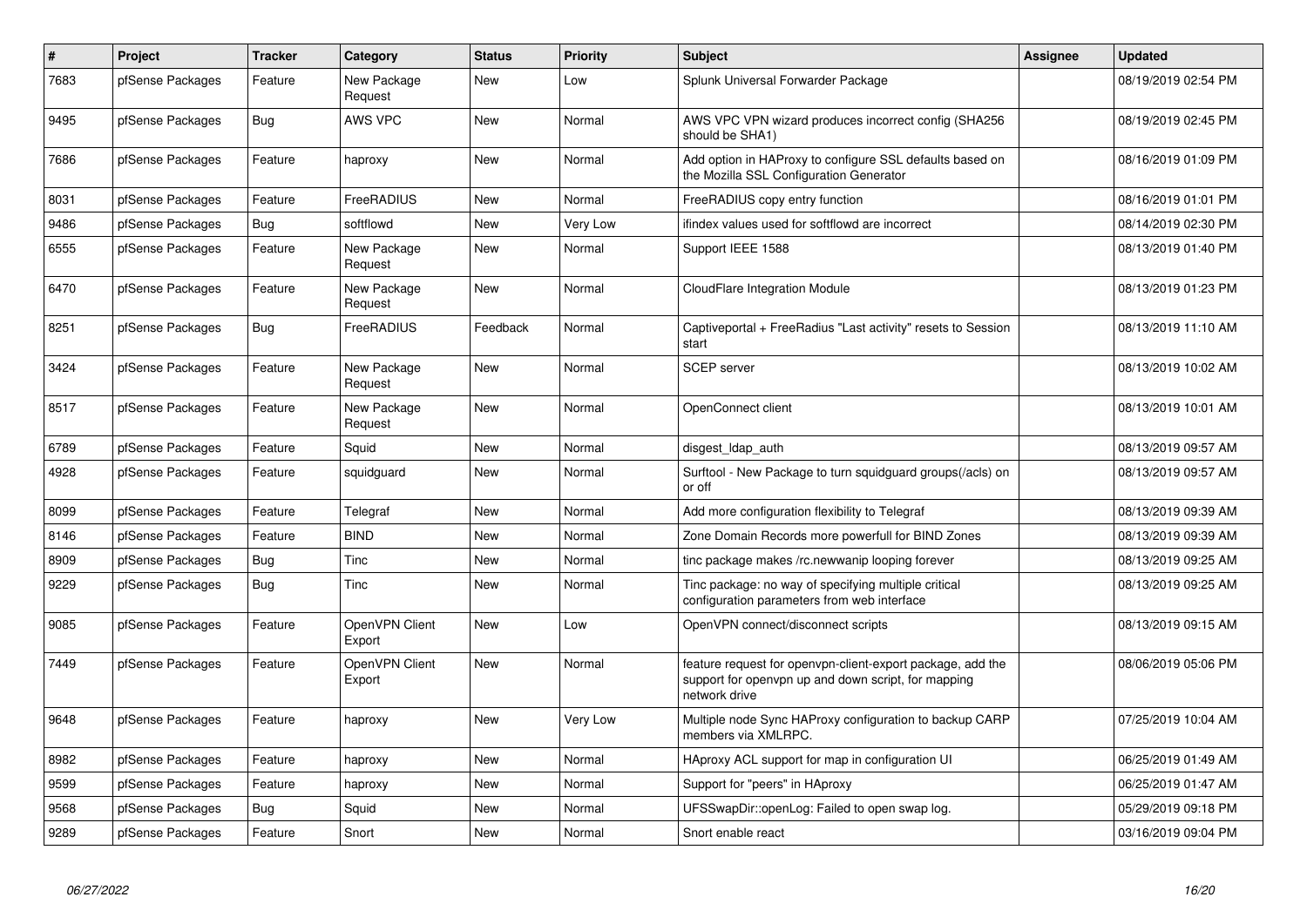| $\pmb{\#}$ | Project          | <b>Tracker</b> | Category    | <b>Status</b> | Priority | <b>Subject</b>                                                                | Assignee   | <b>Updated</b>      |
|------------|------------------|----------------|-------------|---------------|----------|-------------------------------------------------------------------------------|------------|---------------------|
| 9348       | pfSense Packages | Bug            | <b>ACME</b> | New           | Normal   | Results of Acme certificate issuance/renewal are not<br>properly formatted    |            | 02/22/2019 12:08 PM |
| 5646       | pfSense Packages | Feature        | Squid       | New           | Normal   | Squid3 package Authentication Method: Kerberos/AD                             |            | 02/18/2019 05:34 PM |
| 6784       | pfSense Packages | Bug            | haproxy     | New           | Normal   | HAProxy version .48 will not use URL Table Alias for front<br>end listener    |            | 02/18/2019 05:32 PM |
| 6861       | pfSense Packages | Bug            | haproxy     | New           | Normal   | Ha-Proxy duplicated backend used in place of original<br>backend              |            | 02/18/2019 05:30 PM |
| 7535       | pfSense Packages | Feature        | Snort       | New           | Normal   | Snort messages filling System / General. Should have its<br>own log.          |            | 02/18/2019 05:29 PM |
| 8197       | pfSense Packages | <b>Bug</b>     | <b>BIND</b> | New           | Normal   | BIND UI fails to properly update zone with inline DNSSEC<br>signing enabled   |            | 02/18/2019 05:23 PM |
| 8230       | pfSense Packages | Feature        | Telegraf    | New           | Normal   | telegraf automatic input plugins configuration for enabled<br>pfsense package |            | 02/18/2019 05:23 PM |
| 8513       | pfSense Packages | Bug            | FreeRADIUS  | New           | High     | Freeradius 3.x Idap problem                                                   |            | 02/18/2019 05:22 PM |
| 8589       | pfSense Packages | Bug            | FreeRADIUS  | New           | Normal   | FreeRadius 0.15.5_2 ignoring tunnelled-reply=no                               |            | 02/18/2019 03:40 PM |
| 9046       | pfSense Packages | Feature        | Telegraf    | New           | High     | telegraf feature request                                                      |            | 02/18/2019 03:38 PM |
| 9138       | pfSense Packages | Bug            | Telegraf    | New           | Normal   | telegraf: add section for custom config lines                                 |            | 02/18/2019 03:36 PM |
| 9337       | pfSense Packages | Bug            | Telegraf    | <b>New</b>    | Normal   | Telegraf ping input fails                                                     |            | 02/18/2019 10:40 AM |
| 9335       | pfSense Packages | Bug            | haproxy     | Feedback      | Normal   | Stored XSS in HAProxy / haproxy_listeners_edit.php                            | Jim Pingle | 02/18/2019 09:35 AM |
| 9299       | pfSense Packages | Feature        | <b>ACME</b> | New           | Normal   | ACME package : Automate add/remove firewall rule for port<br>forwarding       |            | 01/30/2019 10:09 PM |
| 8232       | pfSense Packages | Feature        | haproxy     | New           | Normal   | different ssl options based on the sni name                                   |            | 01/30/2019 10:36 AM |
| 9261       | pfSense Packages | Bug            | haproxy     | New           | Normal   | haproxy GUI failure                                                           |            | 01/08/2019 12:41 PM |
| 9247       | pfSense Packages | Bug            | haproxy     | New           | Low      | HAProxy multiple server selection on stats pages doesn't<br>work              |            | 01/02/2019 04:44 PM |
| 9079       | pfSense Packages | Bug            | ntop        | <b>New</b>    | Normal   | High CPU usage of ntopng even during IDLE and no<br>network traffic           |            | 12/16/2018 02:40 PM |
| 9141       | pfSense Packages | Feature        | <b>FRR</b>  | <b>New</b>    | Very Low | FRR xmlrpc                                                                    | Jim Pingle | 11/26/2018 07:49 AM |
| 9143       | pfSense Packages | Bug            | ntop        | New           | Normal   | ntopng not displaying values in historical correctly                          |            | 11/22/2018 07:24 AM |
| 9077       | pfSense Packages | Feature        | haproxy     | New           | Normal   | haproxy UI: Add seperator lines                                               |            | 10/29/2018 06:06 AM |
| 8869       | pfSense Packages | Feature        | haproxy     | New           | Normal   | HAproxy should use RFC 7919 DH parameter files                                |            | 10/17/2018 10:46 AM |
| 8769       | pfSense Packages | Feature        | FreeRADIUS  | New           | Normal   | Allow FreeRADIUS users to change their own Passwords<br>and Pins              |            | 10/11/2018 11:34 AM |
| 9025       | pfSense Packages | Bug            | squidguard  | New           | Normal   | SquidGard + Target categories                                                 |            | 10/08/2018 01:00 AM |
| 8902       | pfSense Packages | <b>Bug</b>     | haproxy     | New           | Normal   | HAproxy package not use custom DNS for lookup on apply<br>new config          |            | 09/16/2018 08:16 AM |
| 8836       | pfSense Packages | Feature        | FreeRADIUS  | New           | Normal   | Define Idap group vlan assignment in users file                               |            | 08/26/2018 07:53 AM |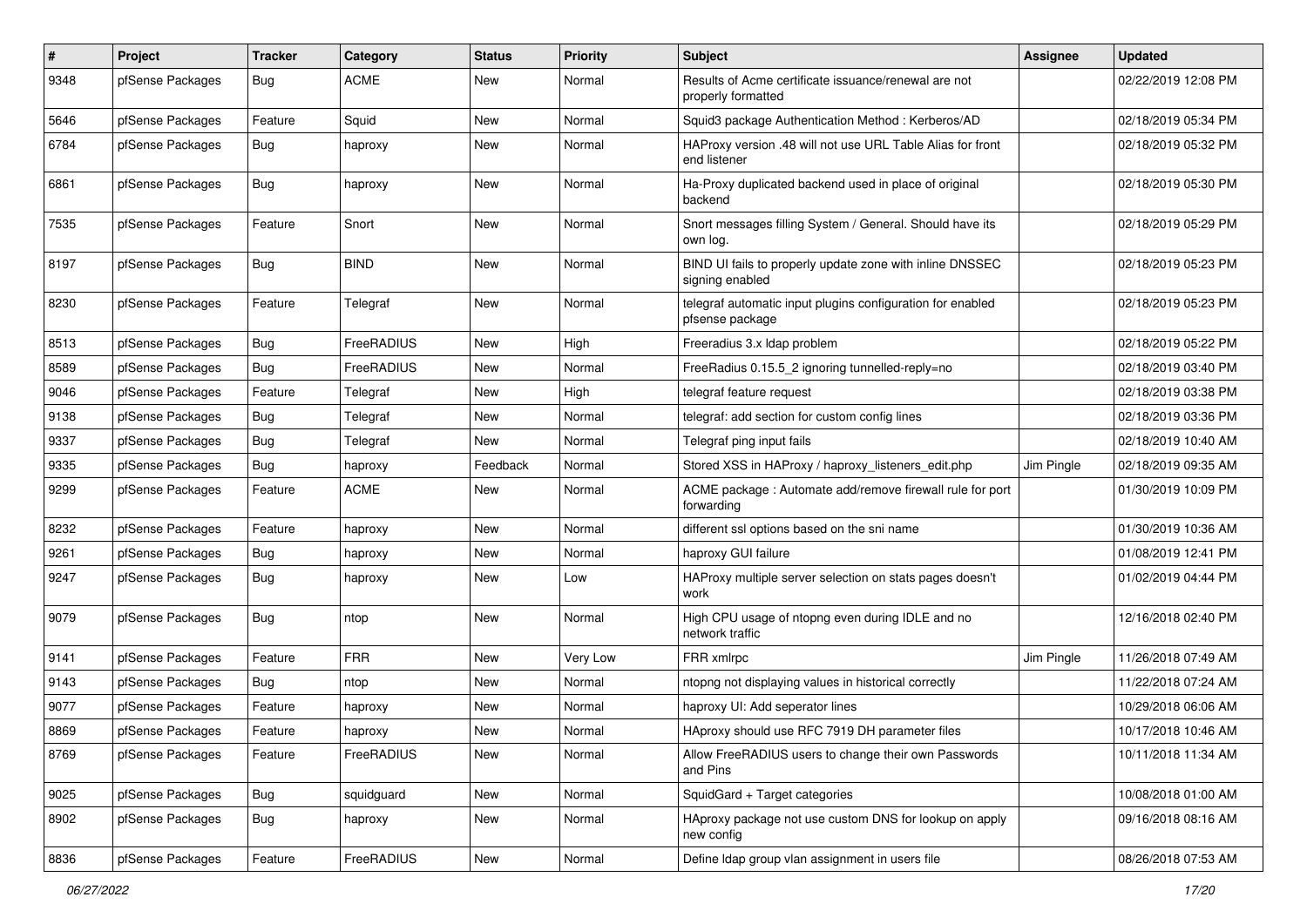| $\pmb{\#}$ | Project          | <b>Tracker</b> | Category                     | <b>Status</b> | <b>Priority</b> | <b>Subject</b>                                                                                                                             | <b>Assignee</b>      | <b>Updated</b>      |
|------------|------------------|----------------|------------------------------|---------------|-----------------|--------------------------------------------------------------------------------------------------------------------------------------------|----------------------|---------------------|
| 8752       | pfSense Packages | Bug            | squidguard                   | New           | Normal          | For SquidGuard in "Common ACL" menu "Target Rules<br>List" "access" option always stays with default value '---' for<br>my Target category |                      | 08/06/2018 05:53 AM |
| 8705       | pfSense Packages | Bug            | syslog-ng                    | <b>New</b>    | Normal          | Syslog-NG error in latest snapshot                                                                                                         |                      | 07/27/2018 10:17 AM |
| 6988       | pfSense Packages | Bug            | Snort                        | <b>New</b>    | High            | SNORT Package PHP memory error                                                                                                             |                      | 06/28/2018 10:00 PM |
| 8560       | pfSense Packages | Bug            | <b>ACME</b>                  | New           | Normal          | ACME: can't update DNS records in DNSMadeEasy registar<br>for several domains with different API keys/ids                                  |                      | 06/08/2018 01:28 PM |
| 8438       | pfSense Packages | Bug            | haproxy                      | <b>New</b>    | High            | haproxy: can't use ACL for cert with http-response actions                                                                                 |                      | 05/24/2018 01:12 PM |
| 8224       | pfSense Packages | Feature        | FreeRADIUS                   | New           | Normal          | Add "OU" field to FreeRADIUS page                                                                                                          |                      | 02/21/2018 12:53 AM |
| 8295       | pfSense Packages | Bug            | syslog-ng                    | <b>New</b>    | Normal          | syslog-ng logrotates tls files                                                                                                             |                      | 02/14/2018 06:12 AM |
| 8229       | pfSense Packages | <b>Bug</b>     | syslog-ng                    | New           | Normal          | syslog-ng stops parsing logs after logrotate run                                                                                           |                      | 01/26/2018 12:00 PM |
| 8180       | pfSense Packages | Bug            | syslog-ng                    | New           | Normal          | syslog-ng default log file                                                                                                                 |                      | 01/16/2018 12:53 PM |
| 7462       | pfSense Packages | Bug            | haproxy                      | <b>New</b>    | Normal          | HAproxy not rebinding properly after WAN DHCP IP change                                                                                    |                      | 01/11/2018 09:15 AM |
| 8213       | pfSense Packages | Bug            | haproxy                      | New           | Normal          | acl src file not populated from alias                                                                                                      |                      | 12/21/2017 02:02 PM |
| 8199       | pfSense Packages | Feature        | <b>BIND</b>                  | New           | Normal          | Support reordering and/or sort alphabetically across BIND<br>package                                                                       |                      | 12/12/2017 02:05 AM |
| 8161       | pfSense Packages | Feature        | FreeRADIUS                   | New           | Very Low        | Add virtual server support to FreeRadius                                                                                                   |                      | 12/05/2017 01:57 PM |
| 8148       | pfSense Packages | Feature        | OpenVPN Client<br>Export     | <b>New</b>    | Very Low        | OpenVPN - Output Windows Client .MSI Installer for GPO<br>deployment                                                                       |                      | 11/30/2017 01:24 PM |
| 8121       | pfSense Packages | Feature        | haproxy                      | <b>New</b>    | Normal          | haproxy, allow to generate backends even they don't seem<br>to be used                                                                     |                      | 11/23/2017 04:04 AM |
| 6752       | pfSense Packages | Todo           | <b>Status Traffic Totals</b> | <b>New</b>    | Low             | Traffic Totals Data Summary Graph                                                                                                          | <b>Jared Dillard</b> | 11/08/2017 08:58 AM |
| 7411       | pfSense Packages | Todo           | ladvd                        | New           | Low             | LADVD Devices not wide enough                                                                                                              |                      | 10/22/2017 05:04 AM |
| 7954       | pfSense Packages | Bug            | Squid                        | Confirmed     | Normal          | Package upgrade/reinstall gets stuck on deinstall if the<br>package-provided service is not running                                        |                      | 10/18/2017 12:04 PM |
| 7691       | pfSense Packages | Feature        | Squid                        | <b>New</b>    | Normal          | Allow for custom icap services for squid                                                                                                   |                      | 08/24/2017 03:16 AM |
| 7608       | pfSense Packages | Feature        | FreeRADIUS                   | New           | Very Low        | Captive Portal amount of traffic Account + Free<br>Radius+Mysql                                                                            |                      | 05/28/2017 09:08 AM |
| 7453       | pfSense Packages | <b>Bug</b>     | <b>ACME</b>                  | <b>New</b>    | Normal          | DNS-ovh need to save or display consumer key                                                                                               |                      | 04/06/2017 10:54 AM |
| 7403       | pfSense Packages | Bug            | FreeRADIUS                   | New           | Normal          | Captive Portal + freeradius2 + MySQL problems with<br><b>German Umlaut</b>                                                                 |                      | 03/17/2017 09:12 AM |
| 7388       | pfSense Packages | <b>Bug</b>     | Suricata                     | New           | High            | Suricata does not property recognize MTU for PPPOE<br>interfaces                                                                           |                      | 03/15/2017 05:17 AM |
| 7367       | pfSense Packages | Feature        | Squid                        | New           | Normal          | Wizard for Squid                                                                                                                           |                      | 03/14/2017 01:59 PM |
| 7000       | pfSense Packages | Feature        | ntop                         | New           | Normal          | ntopng historical data needs to be reworked                                                                                                |                      | 01/14/2017 09:20 AM |
| 6083       | pfSense Packages | Bug            | Squid                        | New           | Normal          | Suqid Realtime Monitor / Squid Cache Table not diplaying<br>correctly                                                                      |                      | 12/06/2016 07:25 AM |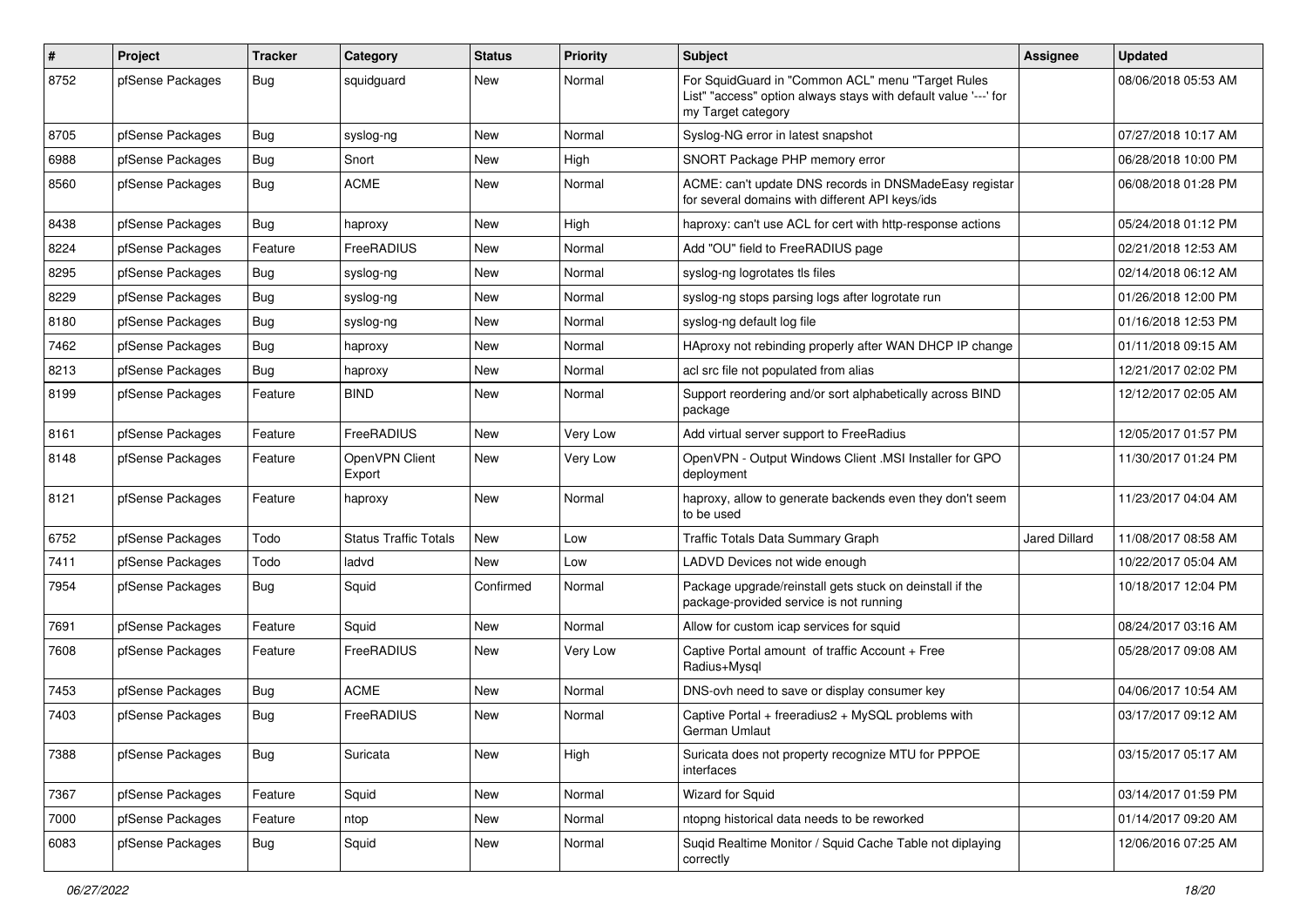| $\sharp$ | Project          | <b>Tracker</b>     | Category                   | <b>Status</b>                 | <b>Priority</b> | Subject                                                                                          | <b>Assignee</b>       | <b>Updated</b>      |
|----------|------------------|--------------------|----------------------------|-------------------------------|-----------------|--------------------------------------------------------------------------------------------------|-----------------------|---------------------|
| 3962     | pfSense Packages | Bug                | ladvd                      | Confirmed                     | Normal          | LADVD interface handling issues with lagg and bridge                                             |                       | 12/05/2016 01:59 PM |
| 6521     | pfSense Packages | Bug                | squidguard                 | New                           | Normal          | pfsense 2.3.1 squidguard -> Groups ACL -> Target Rules<br>List missing                           |                       | 06/25/2016 10:49 PM |
| 6471     | pfSense Packages | Bug                | squidguard                 | <b>New</b>                    | Normal          | pfsense 2.3.1 squidguard -> common ACL -> Target Rules<br>List missing                           |                       | 06/08/2016 06:22 PM |
| 6023     | pfSense Packages | Bug                | Suricata                   | <b>New</b>                    | Low             | Traffic Shaper (pfsense 2.3) Suricata V3.0 Inline Mode<br>Operation                              | Luiz Souza            | 04/15/2016 05:59 AM |
| 5751     | pfSense Packages | Bug                | squidguard                 | <b>New</b>                    | Normal          | SquidGuard target categories not saved when long "Domain<br>List" is provided                    |                       | 01/10/2016 08:55 AM |
| 5174     | pfSense Packages | Feature            | <b>NRPE</b>                | New                           | Normal          | nrpe: check sensors doesnt work, missing Imsensors                                               |                       | 11/15/2015 12:49 AM |
| 4506     | pfSense Packages | Feature            | FreeRADIUS                 | <b>New</b>                    | Normal          | FreeRADIUS groups/hunt groups                                                                    |                       | 03/10/2015 08:51 PM |
| 13302    | pfSense Docs     | New Content        | Virtualization             | New                           | Normal          | Feature - recipe for pfSense with two NICs in Azure                                              |                       | 06/26/2022 07:34 PM |
| 13270    | pfSense Docs     | New Content        | OpenVPN                    | <b>Pull Request</b><br>Review | Normal          | OpenVPN client gateway is incorrect when the server does<br>not push routes                      | Marcos<br>Mendoza     | 06/26/2022 12:54 PM |
| 12770    | pfSense Docs     | Todo               | <b>Firewall Rules</b>      | <b>New</b>                    | Normal          | Feedback on Firewall - Configuring firewall rules                                                |                       | 06/25/2022 03:25 PM |
| 13291    | pfSense Docs     | Todo               | Configuration              | <b>New</b>                    | Low             | Notification documentation                                                                       |                       | 06/21/2022 10:22 AM |
| 13211    | pfSense Docs     | <b>New Content</b> | OpenVPN                    | Feedback                      | Normal          | OpenVPN DCO Documentation                                                                        | Jim Pingle            | 06/15/2022 10:42 AM |
| 13236    | pfSense Docs     | Todo               | Products                   | New                           | Normal          | Document link speed limitations with igc and ix on<br>6100/4100                                  |                       | 05/31/2022 05:53 PM |
| 12756    | pfSense Docs     | Todo               | WireGuard                  | <b>New</b>                    | Normal          | Feedback on pfSense Configuration Recipes - WireGuard<br>Remote Access VPN Configuration Example | Christian<br>McDonald | 05/31/2022 11:42 AM |
| 13205    | pfSense Docs     | New Content        | Backup / Restore           | Feedback                      | Normal          | <b>ZFS Boot Environment documentation</b>                                                        | Christian<br>McDonald | 05/31/2022 10:55 AM |
| 13229    | pfSense Docs     | Todo               | <b>Captive Portal</b>      | Feedback                      | Normal          | Update documentation for IPFW to PF transition for Limiters<br>and Captive Portal                | Jim Pingle            | 05/27/2022 03:04 PM |
| 13223    | pfSense Docs     | <b>New Content</b> | Routing / Gateways         | Feedback                      | Normal          | Document new gateway state killing behavior                                                      | Jim Pingle            | 05/27/2022 01:59 PM |
| 12597    | pfSense Docs     | <b>New Content</b> | Hardware                   | <b>New</b>                    | Normal          | How to reset IPMI settings and password for Netgate<br>appliances                                |                       | 05/07/2022 12:33 PM |
| 13108    | pfSense Docs     | Todo               | Installation /<br>Upgrades | New                           | Normal          | ZFS filesystem implications                                                                      | Jim Pingle            | 04/27/2022 03:18 PM |
| 13020    | pfSense Docs     | Todo               | <b>Firewall Rules</b>      | New                           | Normal          | easyrule command documentation should document<br>permissible wildcards                          | Jim Pingle            | 04/04/2022 08:01 AM |
| 13016    | pfSense Docs     | New Content        | Virtualization             | New                           | Normal          | Workaround for bandwith issues since 2.6 when installed in<br>Hyper-V                            |                       | 04/01/2022 01:06 PM |
| 12980    | pfSense Docs     | Todo               | OpenVPN                    | Feedback                      | Normal          | Add warnings against OpenVPN Shared Key mode                                                     | Jim Pingle            | 03/24/2022 02:11 PM |
| 12978    | pfSense Docs     | Correction         | Monitoring                 | New                           | Normal          | Correction to iftop section of Monitoring Bandwidth Usage                                        | Jim Pingle            | 03/23/2022 11:18 AM |
| 12400    | pfSense Docs     | Correction         | <b>NAT</b>                 | New                           | Normal          | NAT 1:1 documentation - multi-wan information                                                    |                       | 03/13/2022 12:53 PM |
| 12883    | pfSense Docs     | Todo               | DNS                        | New                           | Normal          | Feedback on Services - DNS Resolver - Host Overrides                                             |                       | 02/28/2022 07:54 PM |